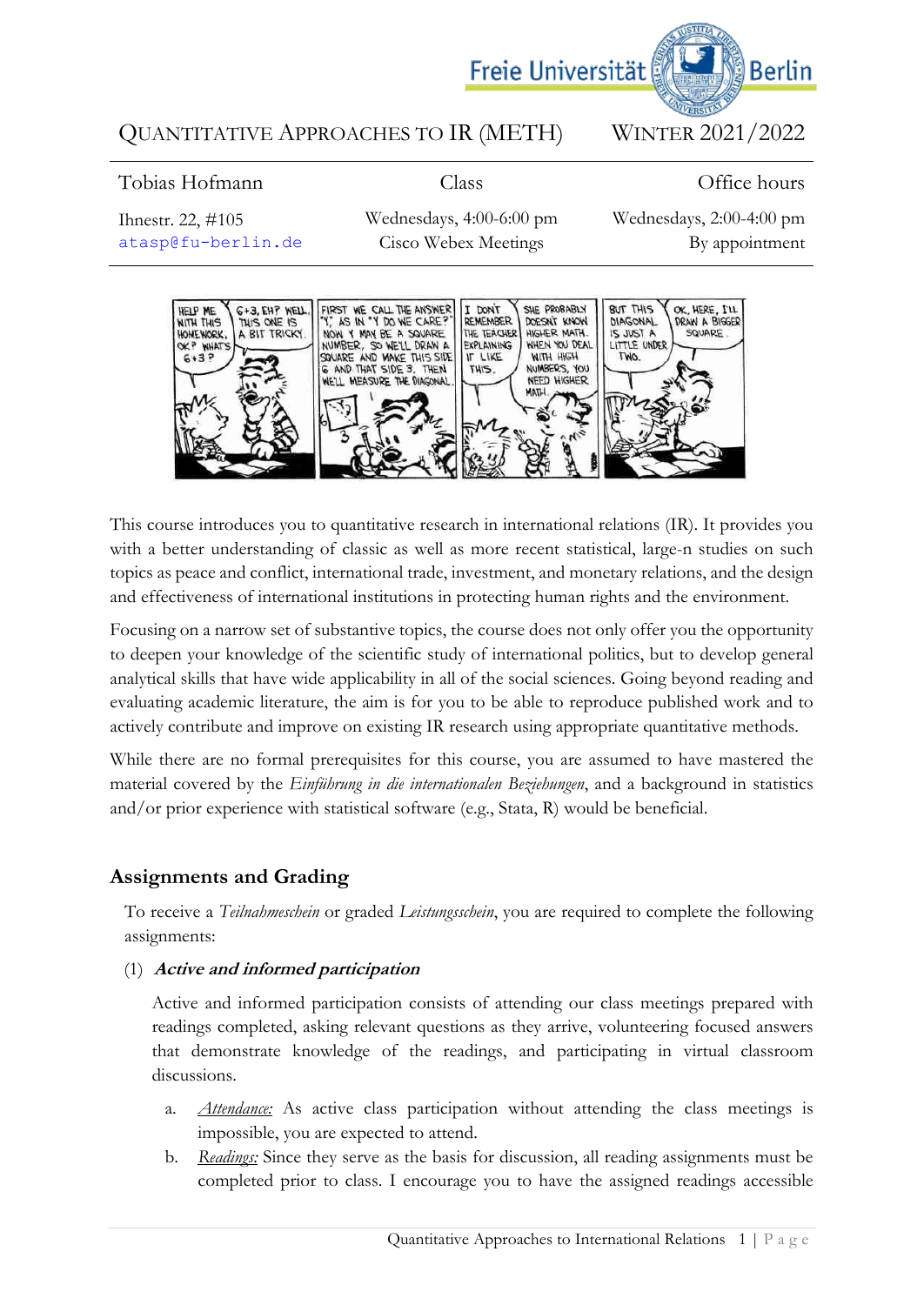during class meetings so that you can point us to specific pages that back your claims. In addition to the assigned readings, you are expected to keep up with current international affairs by reading major daily newspapers (e.g., New York Times, Süddeutsche Zeitung) or weekly magazines (e.g., Economist, Spiegel) and accessing reputable internet news sources (e.g., BBC News, Deutsche Welle, Council on Foreign Relations) and blogs on a regular basis.

c. *Discussion questions:* Starting in week 5, you are required to post two questions about the assigned readings for general class discussion on Blackboard (almost) every week.

# (2) **Presentations**

Depending on whether you are interested in a *Teilnahmeschein* or *Leistungsschein*, you will give one or two types of presentations.

- a. *Discussion leader:* This presentation (approx. 35 minutes *with interruptions*) focuses on an assigned reading and serves as the starting point for discussion. Presenters should outline the authors' theoretical arguments, critically discuss their research design and methods, identify potential problems and flaws in their empirical analyses, and address the broader issues, themes, and questions underlying the assigned reading. Prior to the presentation and in addition to any slides they may use, presenters must submit concise memos (approx. 500 words) that summarize the presented reading and include a short list of recently published work that addresses similar research questions.
- b. *Replication:* This presentation (approx. 10 minutes) focuses on (the draft of) your replication paper, highlighting your preliminary findings, discussing the difficulties that you have encountered, and presenting the Stata or R code you wrote as part of your replication efforts.

# (3) **Replication paper** *(Leistungsschein students only)*

For this assignment, you replicate the main empirical findings (tables and graphs) of a quantitative academic journal article, diagnose its shortcomings, and improve on it by adding your own 'twist' to the analysis. In addition to your paper (approx. 3,500 words), you have to submit your replication data and a detailed Stata do-file or R script that allows for the replication of all the tables, graphs, and other findings presented in your paper. A selection of possible articles for replication will be provided, but you may pick any research article published in a leading academic journal as long as you discuss your choice and the feasibility of your replication with me on Wednesday, January 5, 2022. **Deadline:** Thursday, March 31, 2022, 11:59 pm.

Your eligibility for a *Teilnahmeschein* or the grade of your *Leistungschein* are determined using the following formulas:

```
Teilnahmeschein only if [.2 (participation) + .2 (presentation)] * 2.5
 ≥ ausreichend
```

```
Leistungsschein grade
```

```
= .2 (participation) + .3 (presentations) + .5 (replication paper)
```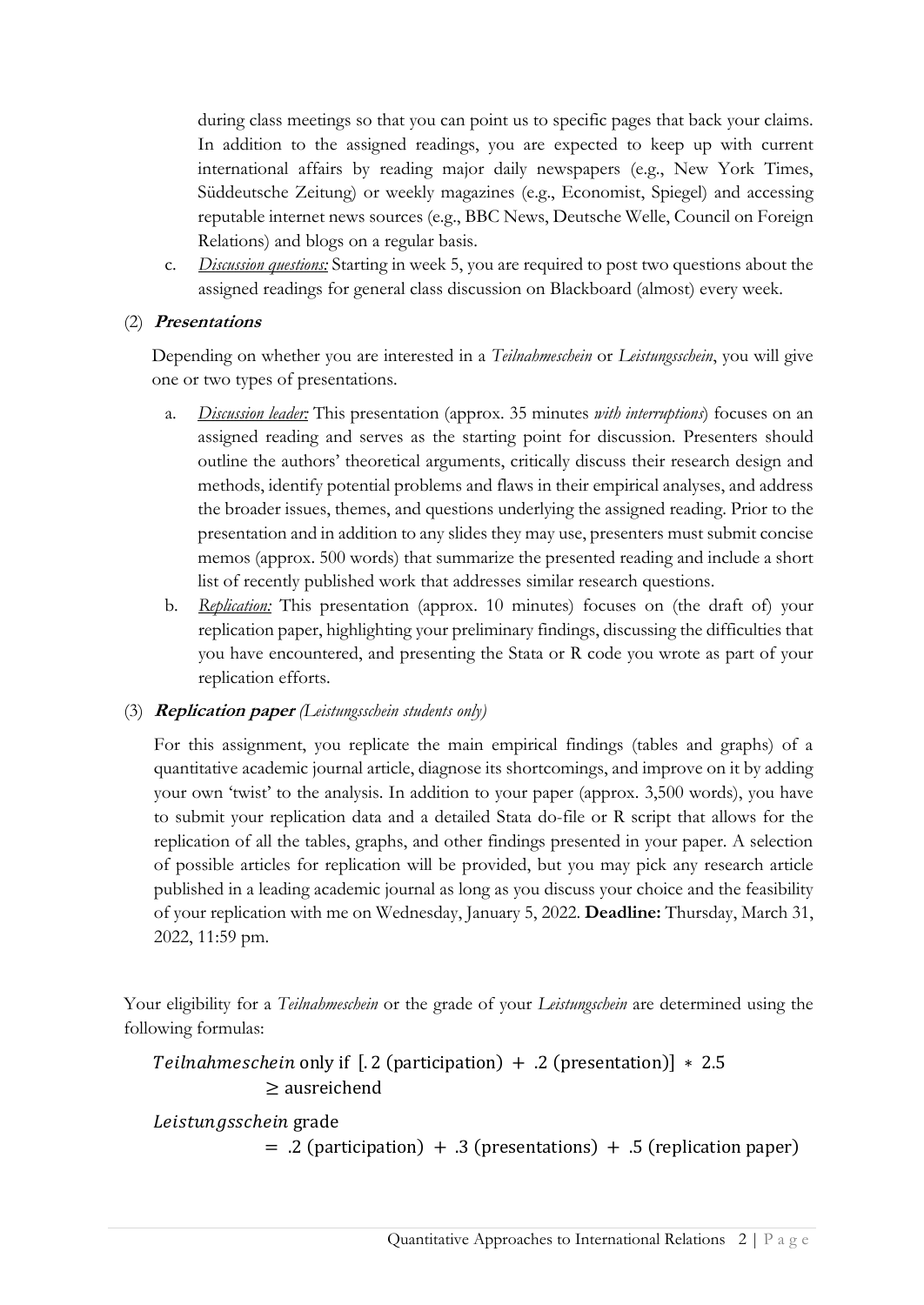Assignments are graded in accordance with the following grading scale:

| Sehr gut        |                       | $1.0 = 93.8 - 100\%$  | $1.3 = 87.5 - 93.7\%$ |
|-----------------|-----------------------|-----------------------|-----------------------|
| Gut             | $1.7 = 83.3 - 87.4\%$ | $2.0 = 79.2 - 83.2\%$ | $2.3 = 75.0 - 79.1\%$ |
| Befriedigend    | $2.7 = 70.8 - 74.9\%$ | $3.0 = 66.7 - 70.7\%$ | $3.3 = 62.5 - 66.6\%$ |
| Ausreichend     | $3.7 = 56.3 - 62.4\%$ | $4.0 = 50.0 - 56.2\%$ |                       |
| Nicht bestanden |                       | $5.0 = 0.49.9\%$      |                       |

General guidelines:

- (1) All your written assignments (i.e., memos, replication paper) must be submitted on Blackboard.
- (2) Your written assignments should have a cover page with your full name or student ID, email address, and a word count. Make sure to also insert page numbers and your full name or student ID on every page.
- (3) While there are no firm word limits, your actual word count should be between 80% and 120% of the suggested number. If your write substantially more, you should ask yourself whether it really conveys your points as clearly and concisely as possible. If your written assignment is considerably shorter, it is unlikely that it includes all the necessary features.
- (4) Late assignments will be penalized one grade (e.g., from a *gut* to a *befriedigend*) for each week or fraction of a week late. If you think that you are eligible to submit an assignment late, contact me as soon as possible.

# **Other Policies and Rules**

- *Students with disabilities:* If you require special accommodations to meet the expectations of this course, please bring this to my attention as soon as possible, and I will work with you to make arrangements in accordance with the provisions of the *Berliner Hochschulgesetz*, sections 4(7), 9(2), and 31(3).
- *Academic honesty:* Violations of good scientific practice are dealt with consistent with the guidelines of Free University of Berlin's *Rahmenstudien- und Prüfungsordnung*, section 19(3). Other repercussions aside, you will not receive a *Teilnahmeschein* or *Leistungsschein* if you commit plagiarism and give or receive unauthorized assistance.

Academic dishonesty cheats both you and others in class. If you feel that you are struggling, do not fall prey to the temptation of cheating. I respect and reward honesty and a student's willingness to work. Contact me, and we can try to improve your performance.

- *Courtesy:* Common courtesy is necessary to ensure that all students have the opportunity to learn without distractions. Please join our meetings on time, do not read newspapers, e-mail, or update your social media profiles during class, etc. While class discussions are supposed to stimulate heated debate, all discussions must be scholarly, i.e., respectful of diverse opinions, related to and based on course materials, and free of abuse.
- *Last, but not least:* If you do not understand something, ask! By the way, professors are sometimes wrong, but always pleasantly impressed when students point out their mistakes.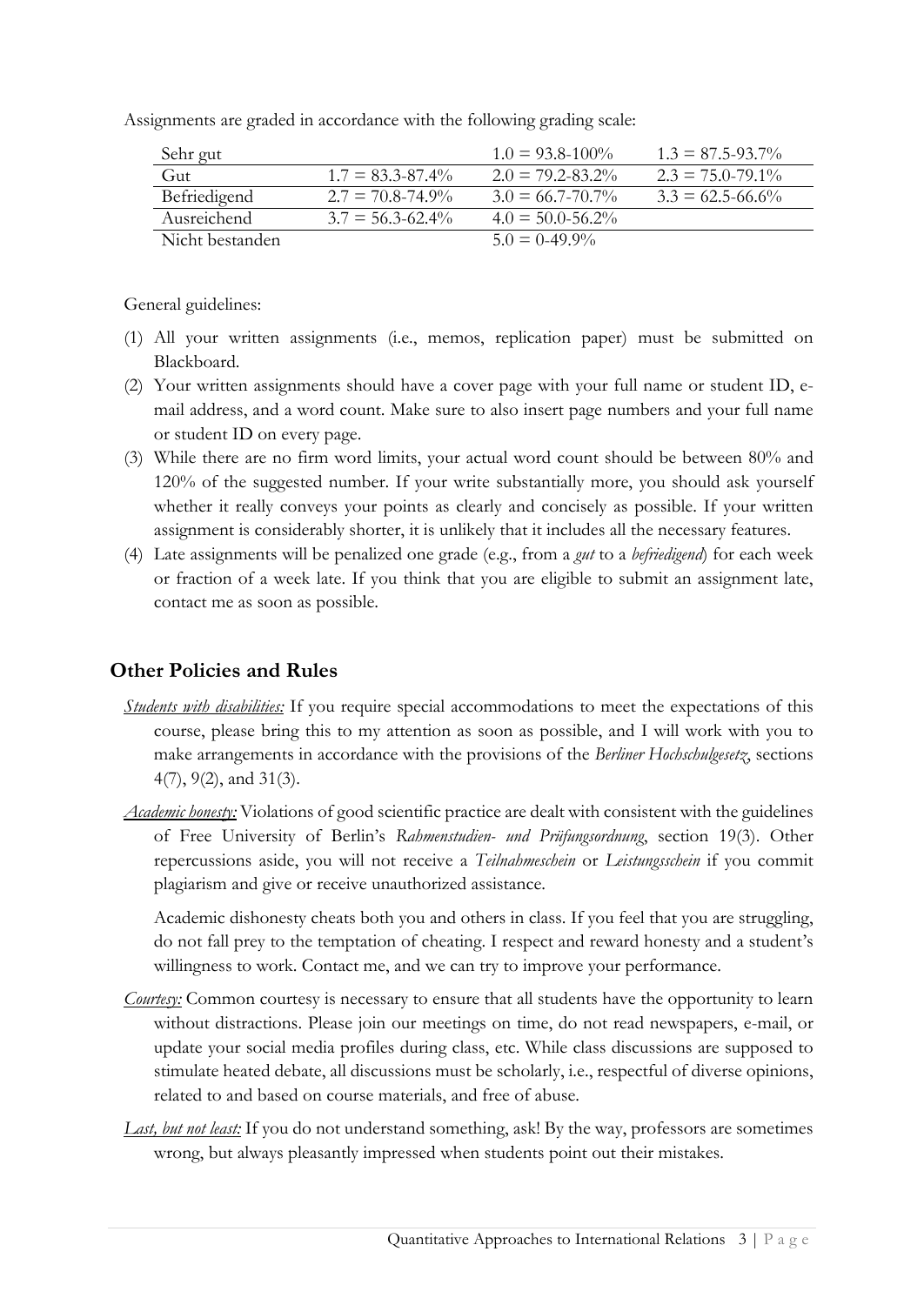# **Readings**

You do not need to buy any books for this course. All of the assigned readings are available at the library, online, or can be downloaded from Blackboard. Blackboard is also where I post announcements, reminders, slides, and additional course materials.

If you want a broader or textbook-style overview of international relations, feel that you need a general refresher on research methods or an introduction to statistics/econometrics and statistical software, or look for a quick guide on how to improve you academic writing skills, I suggest that you take a look at the following books:

- *International relations:* Carlsnaes, Walter E., Thomas Risse, and Beth A. Simmons. 2013. *Handbook of International Relations*. 2nd edition. Thousand Oaks, CA: Sage Publications.
	- Frieden, Jeffry A., David A. Lake, and Kenneth A. Schultz. 2021. *World Politics: Interests,*  Interactions, Institutions. 5<sup>th</sup> edition. New York, NY: W. W. Norton & Company.
	- Lake, David A., and Robert Powell. *Strategic Choice and International Relations*. Princeton, NJ: Princeton University Press.
- *Research methods:* Creswell, John W., and J. David Creswell. 2018. *Research Design: Qualitative, Quantitative, and Mixed Methods Approaches*. 5 th edition. Thousand Oaks, CA: Sage Publications.
	- Kellstedt, Paul M., and Guy D. Whitten. 2018. The Fundamentals of Political Science Research. 3rd edition. New York, NY: Cambridge University Press.
	- King, Gary, Robert O. Keohane, and Sidney Verba. 1994. Designing Social Inquiry: Scientific Inference in Qualitative Research. Princeton, NJ: Princeton University Press.
- *Statistics/econometrics:* Angrist, Joshua D., and Jörn-Steffen Pischke. 2009. *Mostly Harmless Econometrics: An Empiricist's Companion*. Princeton, NJ: Princeton University Press.
	- Freedman, David, Robert Pisani, and Roger Purves. 2007. *Statistics*. 4<sup>th</sup> edition. New York, NY: W. W. Norton & Company.
	- Kennedy, Peter. 2008. *A Guide to Econometrics*. 6<sup>th</sup> edition. Malden, MA: Wiley-Blackwell.
- *Software:* Imai, Kosuke, and Lori D. Bougher. 2021. *Quantitative Social Science: An Introduction in Stata*. Princeton, NJ: Princeton University Press.
	- Kreuter, Frauke, and Ulrich Kohler. 2012. *Data Analysis Using Stata*. 3<sup>rd</sup> edition. College Station, TX: Stata Press.
	- Monogan III, James E. 2015. *Political Analysis Using R*. New York, NY: Springer International Publishing.
- *Writing:* McCloskey, Deirdre N. 2019. *Economical Writing*. 3 rd edition. Chicago, IL: University of Chicago Press.
	- Turabian, Kate L. 2018. *A Manual for Writers of Research Papers, Theses, and Dissertations*. 9<sup>th</sup> edition. Chicago, IL: University of Chicago Press.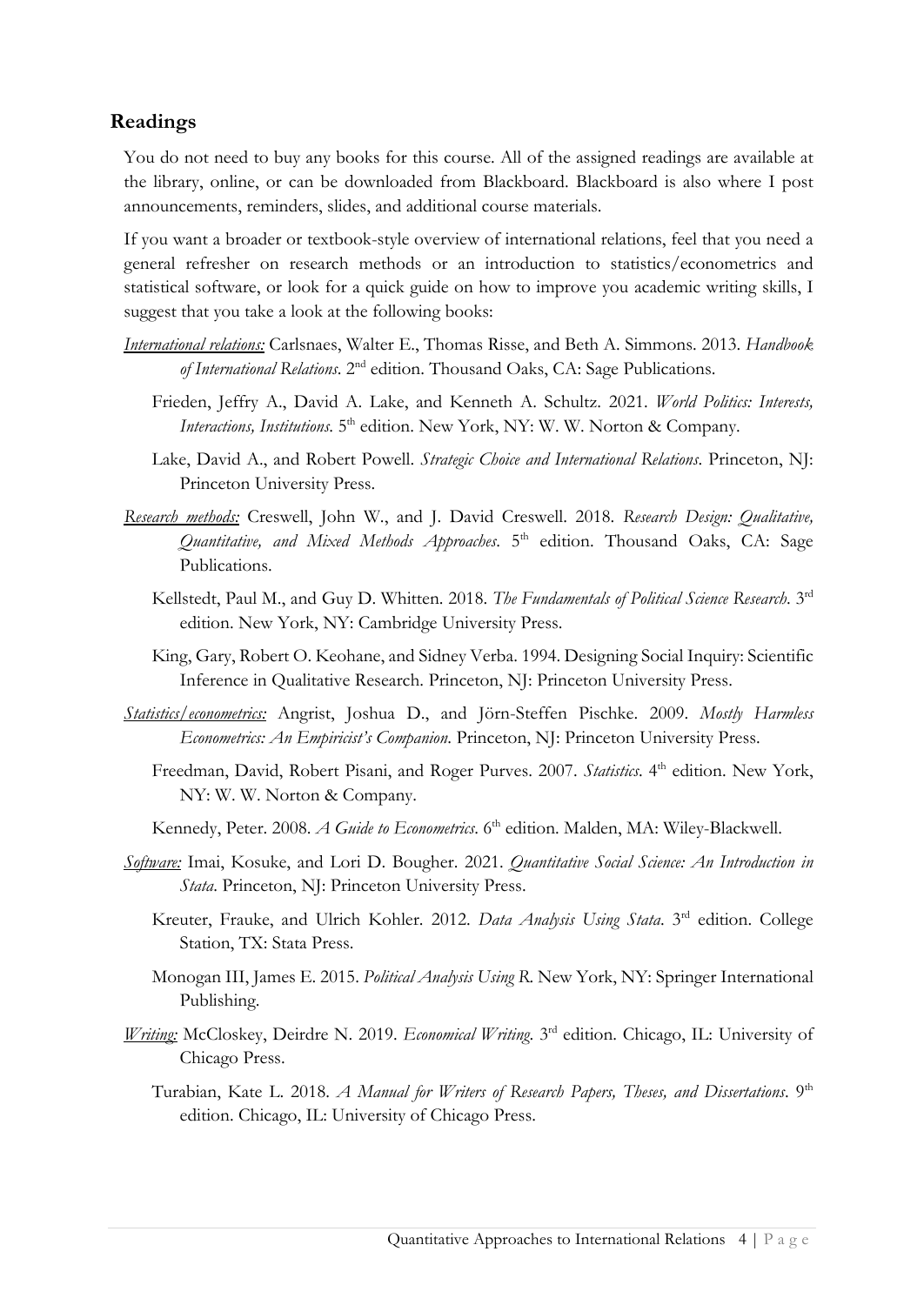# **Course Calendar**

| Dates       | <b>Topics</b>                                                      | Readings <sup>1</sup>                                                          |
|-------------|--------------------------------------------------------------------|--------------------------------------------------------------------------------|
| October 20  | Course overview                                                    | Syllabus<br>Chan 2002                                                          |
|             |                                                                    | Bueno de Mesquita 2002<br>Maliniak et al. 2011                                 |
|             | Foundations                                                        |                                                                                |
| October 27  | Einführung in die internationalen<br>Beziehungen refresher         | Frieden & Lake 2005<br>Snyder 2004                                             |
|             |                                                                    | Powell 1994<br>Singer 1961                                                     |
| November 3  | Methoden der Politikwissenschaft refresher                         | Bennett 2004<br>Kellstedt & Whitten 2018 (chapters<br>$1-4)$                   |
|             |                                                                    | King et al. 1994 (chapters 1-3, 6)<br>Mahoney & Goertz 2006                    |
| November 10 | Methoden der Datenanalyse refresher I<br>(descriptive statistics)  | Acock 2018 (chapters 1-5)<br>Kellstedt & Whitten 2018 (chapters<br>5 & 6       |
|             |                                                                    | Mitchell 2004 (chapters 1, 2, $\lll$ 9)<br>Freedman et al. 2007 (chapters 3-7) |
| November 17 | Methoden der Datenanalyse refresher II<br>(inferential statistics) | Acock 2018 (chapters 6, 8, & 10)<br>Braumoeller & Sartori 2004                 |
|             |                                                                    | Kellstedt & Whitten 2018 (chapters 7-12)<br>Lewis-Beck 1980                    |
|             | <b>Security Studies</b>                                            |                                                                                |
| November 24 | Interstate war                                                     | Gartzke 1999<br>Hegre 2008                                                     |
|             |                                                                    | Bennett & Stam 2000<br>Bremer 1992                                             |

<sup>1</sup> While the readings in *italics* are optional, you are strongly encouraged to read at least one of these optional readings per week.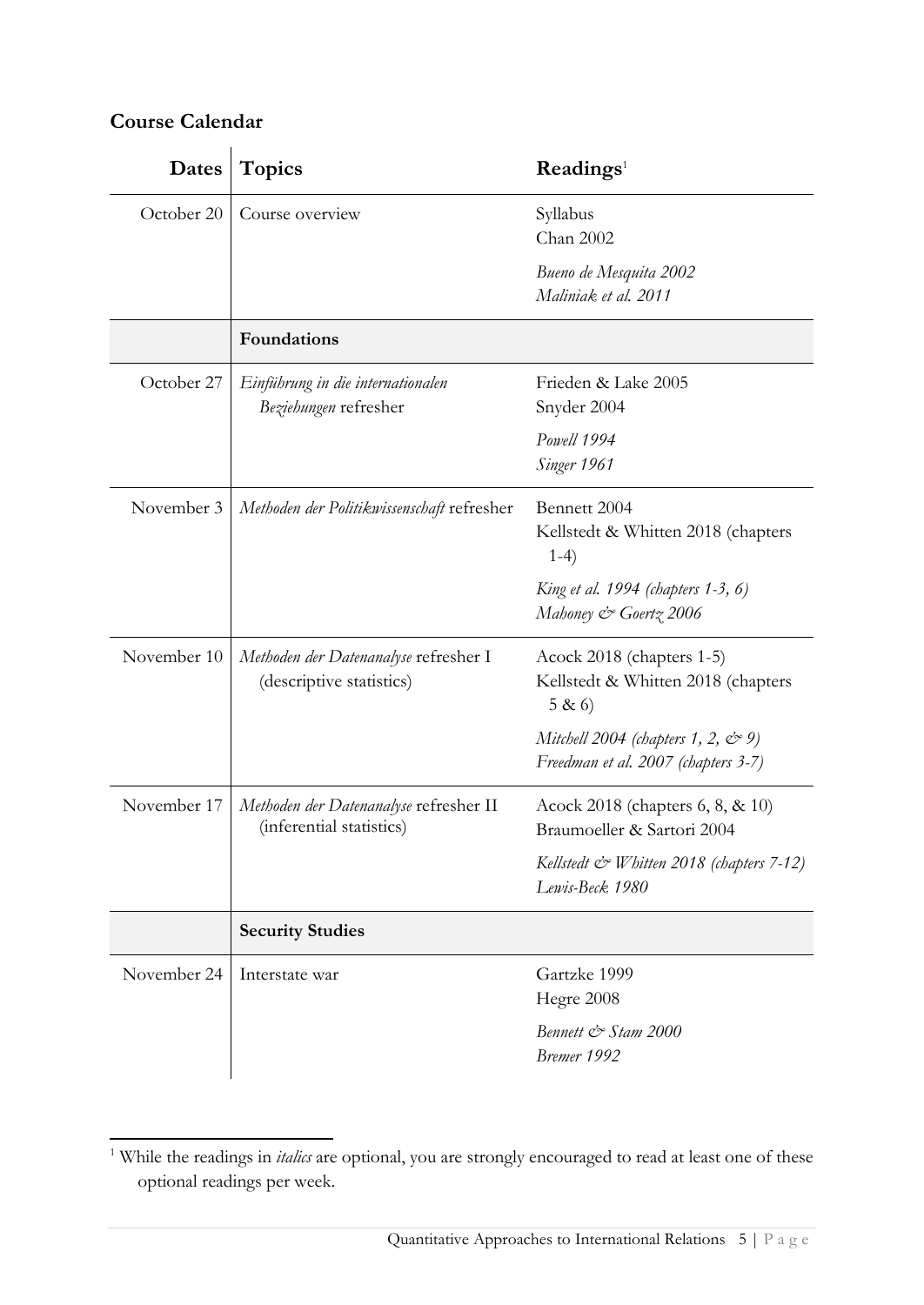| Dates       | <b>Topics</b>                                                   | Readings                                             |
|-------------|-----------------------------------------------------------------|------------------------------------------------------|
| December 1  | Democratic peace                                                | Bueno de Mesquita et al. 1999<br>Russett et al. 1998 |
|             |                                                                 | Gartzke 2007<br>Partell & Palmer 1999                |
| December 8  | Civil war & peacekeeping                                        | Fortna 2004<br>Heger & Salehyan 2007                 |
|             |                                                                 | Collier & Hoeffler 2004<br>Fearon & Laitin 2003      |
|             | <b>International Political Economy</b>                          |                                                      |
| December 15 | Trade                                                           | Kono 2006<br>Mayda & Rodrik 2005                     |
|             |                                                                 | Ehrlich 2007<br>Morrow et al. 1998                   |
| January 5   | Replication paper consultations                                 | Janz 2015                                            |
|             |                                                                 | <b>King 1995</b>                                     |
| January 12  | Preferential trade agreements & the<br>World Trade Organization | Gowa & Kim 2005<br>Mansfield et al. 2008             |
|             |                                                                 | Mansfield & Reinhardt 2003<br>Bush & Pelc 2014       |
|             | January 19   International investment & finance                 | Elkins et al. 2006<br>Leblang 2010                   |
|             |                                                                 | Büthe & Milner 2008<br>Jensen 2003                   |
| January 26  | International monetary relations &<br>exchange rates            | Bernhard & Lebland 1999<br>Singer 2010               |
|             |                                                                 | Leblang 2003<br>Coplovitch & Pevehouse 2010          |
| February 2  | Development & aid                                               | Bearce & Tirone 2010<br>Dreher et al. 2009           |
|             |                                                                 | Schneider & Tobin 2010<br>Stone 2004                 |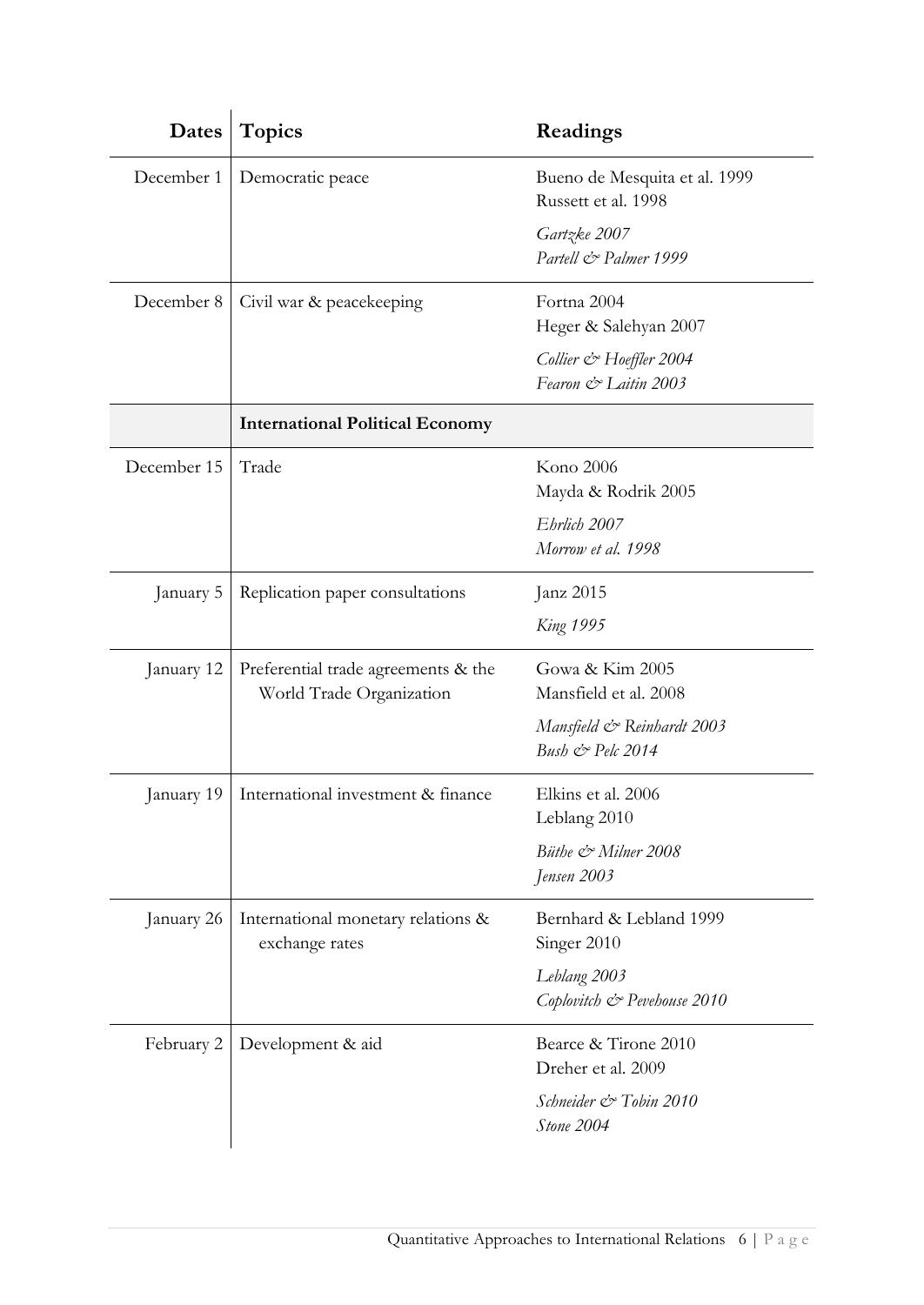| Dates       | <b>Topics</b>                            | Readings                                          |
|-------------|------------------------------------------|---------------------------------------------------|
|             | <b>Transnational Politics</b>            |                                                   |
| February 9  | Human rights & the global<br>environment | Bayer & Urpelainen 2016<br>Hafner-Burton 2005     |
|             |                                          | Bernauer et al. 2010<br>Hollyer & Rosendorff 2011 |
| February 16 | Draft replication paper presentations    | Achen 2002<br>Kennedy 2002                        |
|             |                                          | <b>King 1986</b><br>Schrodt 2014                  |
|             | Wrap-up & review                         |                                                   |
| March 31    | <b>Deadline:</b> Replication paper       |                                                   |

# **References**

# **Course overview**

- Bueno de Mesquita, Bruce. 2002. Domestic Politics and International Relations. *International Studies Quarterly* 46: 1-9.
- Chan, Steve. 2002. On Different Types of International Relations Scholarship. *Journal of Peace Research* 39: 747-756.
- Maliniak, Daniel, Amy Oakes, Susan Peterson, and Michael J. Tierney. 2011. International Relations in the US Academy. *International Studies Quarterly* 55: 437-464.

# *Suggested:*

- Colgan, Jeff D. 2016. Where Is International Relations Going? Evidence from Graduate Training. *International Studies Quarterly*.
- Smith, Ron. P. 1998. Quantitative Methods in Peace Research. *Journal of Peace Research* 35: 419- 427.

# **Einführung in die internationalen Beziehungen refresher**

- Frieden, Jeffry A., and David A. Lake. 2005. International Relations as a Social Science: Rigor and Relevance. *Annals of the American Academy of Political and Social Science* 600: 136-156.
- Powell, Robert. 1994. Anarchy in International Relations Theory: The Neorealist-Neoliberal Debate. *International Organization* 48: 313-44.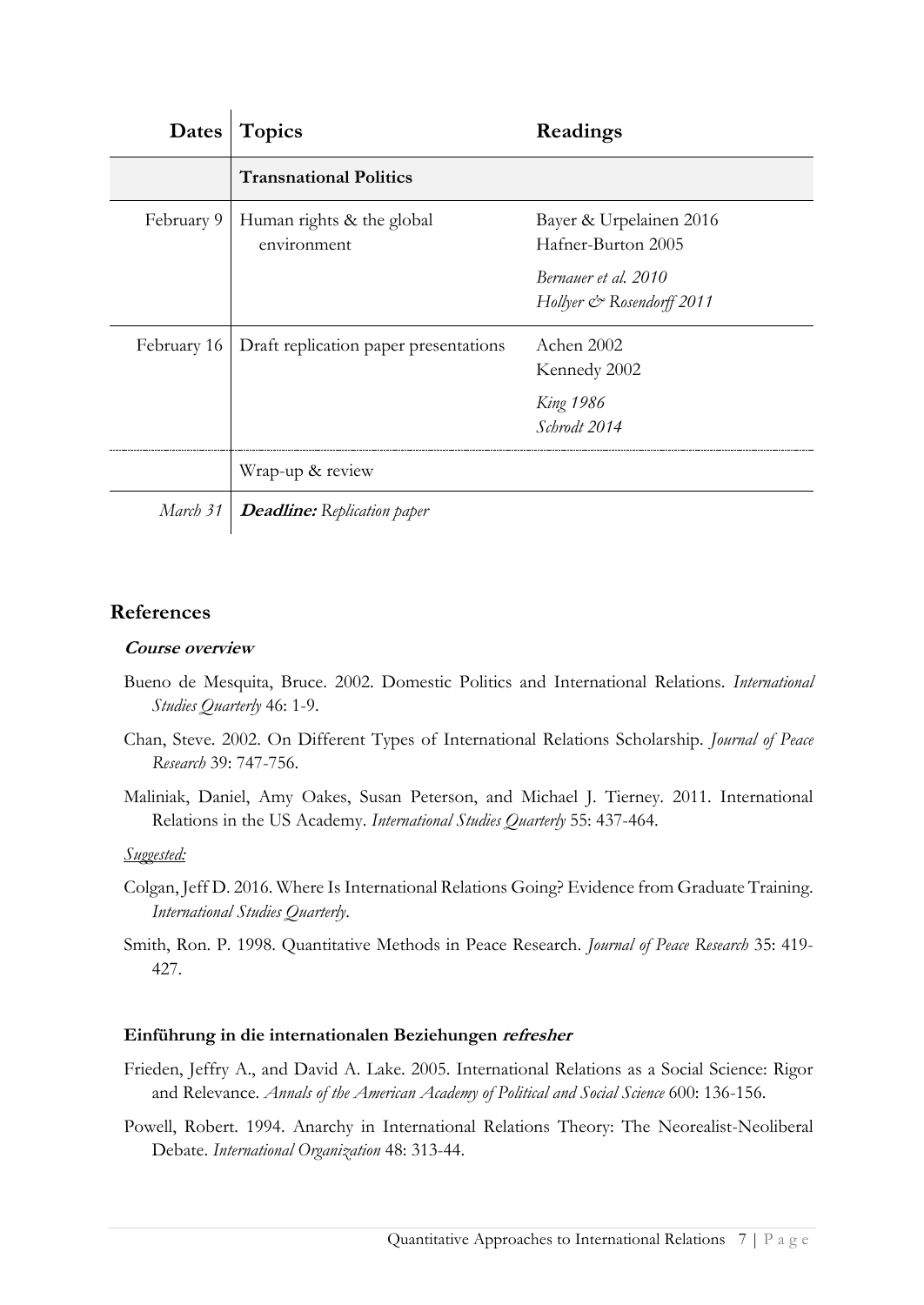- Singer, J. David. 1961. The Level-of-Analysis Problem in International Relations. *World Politics* 14: 77-92.
- Snyder, Jack. 2004. *One World, Rival Theories*. Foreign Policy 145: 53-62.

## *Suggested:*

- Axelrod, Robert, and Robert O. Keohane. 1985. Achieving Cooperation under Anarchy: Strategies and Institutions. *World Politics* 38: 226-254.
- Lake, David A. 2013. Theory Is Dead, Long Live Theory: The End of the Great Debates and the Rise of Eclecticism in International Relations. *European Journal of International Relations* 19: 567-587.
- Mearsheimer, John J. 2001. *The Tragedy of Great Power Politics*. New York, NY: W.W. Norton.
- Morgenthau, Hans Joachim, Kenneth W. Thompson, and David Clinton. 2006. *Politics among Nations: The Struggle for Power and Peac*e. Boston, MA: McGraw-Hill.
- Waltz, Kenneth N. 1990. Nuclear Myths and Political Realities. *American Political Science Review* 84: 731-745.
	- ———. 1964. The Stability of a Bipolar World. *Daedalus* 93: 881-909.
- Wendt, Alexander. 1992. Anarchy Is what States Make of it: The Social Construction of Power Politics. *International Organization* 46: 391-425.

#### **Methoden der Politikwissenschaft refresher**

- Bennett, Andrew. 2004. Case Study Methods: Design, Use, and Comparative Advantages. In: Sprinz, Detlef F., and Yael Wolinsky-Nahmias (eds.). *Models, Numbers, and Cases: Methods for Studying International Relations*. Ann Arbor, MI: University of Michigan Press.
- Kellstedt, Paul M., and Guy D. Whitten. 2018. *The Fundamentals of Political Science Research*. 3rd edition. New York, NY: Cambridge University Press.
- King, Gary, Robert O. Keohane, and Sidney Verba. 1994. *Designing Social Inquiry: Scientific Inference in Qualitative Research*. Princeton, NJ: Princeton University Press.
- Mahoney, James, and Gary Goertz. 2006. A Tale of Two Cultures: Contrasting Quantitative and Qualitative Research. *Political Analysis* 14: 227-249.

- Beck, Neal, Gary King and Langche Zeng. 2000. Improving Quantitative Studies of International Conflict: A Conjecture. *American Political Science Review* 94: 21-35.
- Box-Steffensmeier, Janet M., Henry E. Brady, and David Collier. 2008. *The Oxford Handbook of Political Methodology*. Oxford: Oxford University Press.
- Collier, David, David A. Freedman, James D. Fearon, David D. Laitin, John Gerring, and Gary Goertz. 2008. Symposium: Case Selection, Case Studies, and Causal Inference. *Qualitative & Multi-Method Research* 6: 2-16.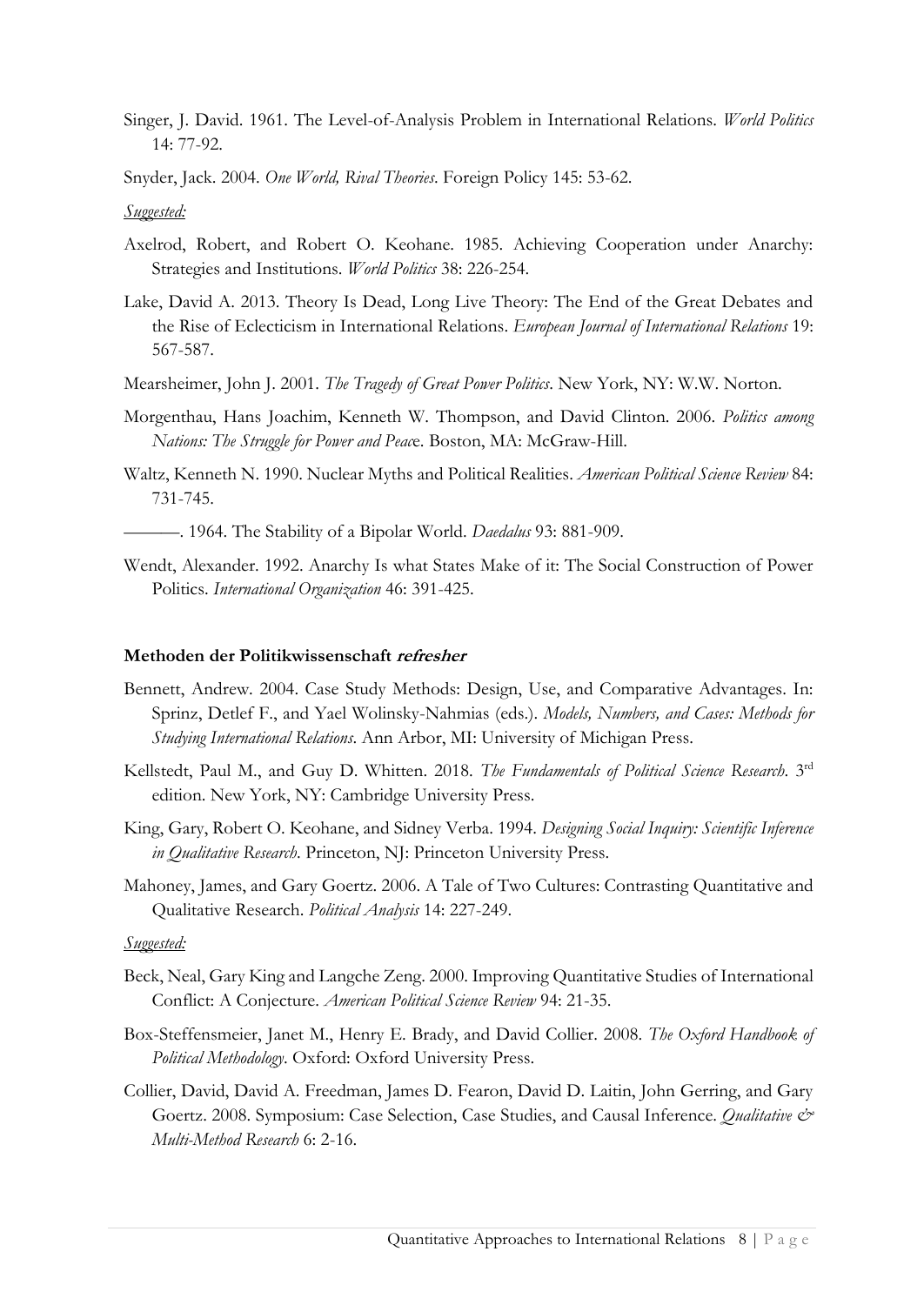- Fearon, James D. 1991. Counterfactuals and Hypothesis Testing in Political Science. *World Politics* 43: 169-195.
- George, Alexander L., and Andrew Bennett. 2005. *Case Studies and Theory Development in the Social Science*. New York, NY: Cambridge University Press.
- Jervis, Robert. 1990. Models and Cases in the Study of International Conflict. *Journal of International Affairs* 44: 81-102.
- Lieberson, Stanley. 1991. Small N's and Big Conclusions: An Examination of the Reasoning in Comparative Studies Based on a Small Number of Cases. *Social Forces* 70: 307-320.
- Most, Benjamin A., and Harvey Starr. 2003. Basic Logic and Research Design: Conceptuatlization, Case Selection, and the Form of Relationships. In: Goertz, Gary, and Harvey Starr (eds.). *Necessary Conditions. Theory, Methodology, and Applications.* Lanham, MD: Rowman & Littlefield.
- Snidal, Duncan. 1985. The Game Theory of International Politics. *World Politics* 38: 25-57.

## **Methoden der Datenanalyse refresher**

Acock, Alan C. 2018. *A Gentle Introduction to Stata*. 6<sup>th</sup> edition. College Station, TX: Stata Press.

- Braumoeller, Bear. F., and Anne E. Sartori. 2004. The Promise and Perils of Statistics in International Relations. In: Sprinz, Detlef F., and Yael Wolinsky-Nahmias (eds.). *Models, Numbers, and Cases: Methods for Studying International Relations.* Ann Arbor, MI: University of Michigan Press.
- Freedman, David, Robert Pisani, and Roger Purves. 2007. *Statistics*. 4<sup>th</sup> edition. New York, NY: W. W. Norton & Company.
- Kellstedt, Paul M., and Guy D. Whitten. 2018. *The Fundamentals of Political Science Research*. 3rd edition. New York, NY: Cambridge University Press.
- Lewis-Beck, Michael S. 1980. *Applied Regression: An Introduction*. Thousand Oaks, CA: Sage Publications.
- Mitchell, Michael N. 2012. *Visual Guide to Stata Graphics*. 3<sup>rd</sup> edition. College Station, TX: Stata Press.

- Agresti, Alan, and Barbara Finlay. 2008. *Statistical Methods for the Social Sciences*. 4<sup>th</sup> edition. Upper Saddle River, NJ: Prentice-Hall.
- Cox, Nicholas J., and H. Joseph Newton. 2017. One Hundred Nineteen Stata Tips. 3<sup>rd</sup> edition. College Station, TX: Stata Press.
- Galderisi, Peter. 2015. *Understanding Political Science Statistics: Observations and Expectations in Political Science*. New York, NY: Routledge.
- Gujarati, Damodar N. 2003. Basic Econometrics. 4th edition. New York, NY: McGraw-Hill.
- Hamilton, Lawrence C. 2012. *Statistics with Stata*. 8<sup>th</sup> edition. Boston, MA: Cengage Learning.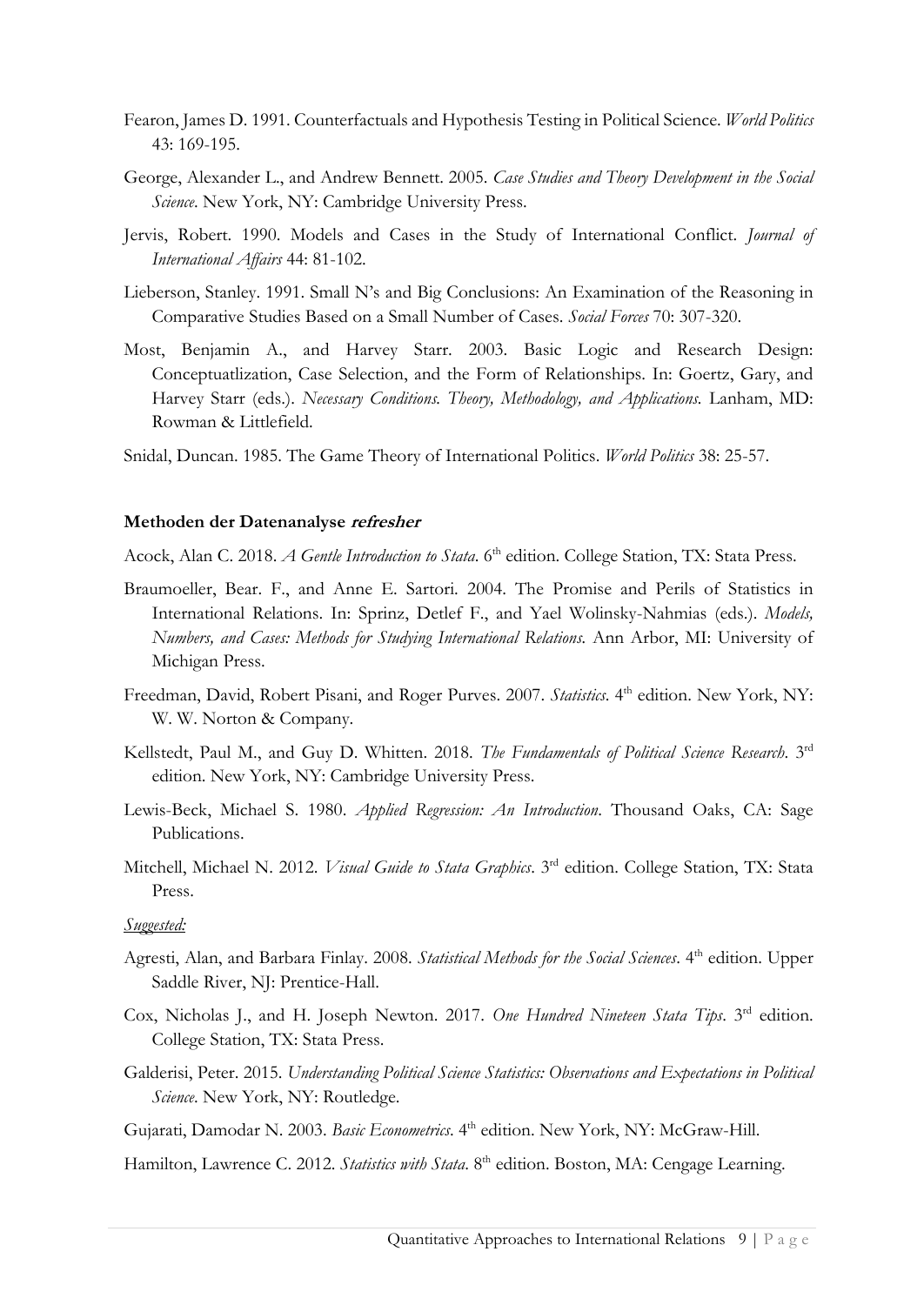- Kam, Cindy D., and Robert J. Franzese. 2007. *Modeling and Interpreting Interactive Hypotheses in Regression Analysis*. Ann Arbor, MI: University of Michigan Press.
- Lewis-Beck, Michael S. 1995. *Data Analysis: An Introduction*. Thousand Oaks, CA: Sage Publications.
- Tufte, Edward R. 1974. Data Analysis for Politics and Policy. Englewood Cliffs, NJ: Prentice-Hall.
- Wooldridge, Jeffrey M. 2016. *Introductory Econometrics: A Modern Approach*. 6<sup>th</sup> edition. Boston, MA: Cengage Learning.

#### **Interstate war**

- Bennett, D. Scott, and Allan C. Stam. 2000. Research Design and Estimator Choices in the Analysis of Interstate Dyads. *Journal of Conflict Resolution* 44: 653-685.
- Bremer, Stuart A. 1992. Dangerous Dyads: Conditions Affecting the Likelihood of Interstate War, 1816-1965. *Journal of Conflict Resolution* 36: 309-341.
- Gartzke, Erik. 1999. War Is in the Error Term. *International Organization* 53: 567-587.
- Hegre, Håvard. 2008. Gravitating toward War: Preponderance May Pacify, but Power Kills. *Journal of Conflict Resolution* 52: 566-589.

- Christensen, Thomas J., and Jack Snyder. 1990. Chain Gangs and Passed Bucks: Predicting Alliance Patterns in Multipolarity. *International Organization* 44: 137-168.
- Fearon, James D. 1995. Rationalist Explanations of War. *International Organization* 49: 379-414.
- Filson, Darren, and Suzanne Werner. 2002. A Bargaining Model of War and Peace: Anticipating the Onset, Duration, and Outcome of War. *American Journal of Political Science* 46: 819-838.
- Jones, Daniel. M., Stuart A. Bremer, and J. David Singer. 1996. Militarized Interstate Disputes, 1816-1992: Rationale, Coding Rules, and Empirical Patterns. *Conflict Management and Peace Science* 15: 163:213.
- Kimball, Anessa L. 2006. Alliance Formation and Conflict Initiation: The Missing Link. *Journal of Peace Research* 43: 371-389.
- Levy, Jack S. 1987. Declining Power and the Preventive Motivation for War. *World Politics* 40: 82- 107.
- Maoz, Zeev. 1990. Framing the National Interest: The Manipulation of Foreign Policy Decisions in Group Settings. *World Politics* 43: 77-110.
- Reiter, Dan. 1995. Exploding the Powder Keg Myth: Preemptive Wars almost never Happen. *International Security* 20: 5-34.
- Schelling, Thomas. 1966. *Arms and influence*. New York, NY: Yale University Press.
- Starr, Harvey. 2005. Territory, Proximity, and Spatiality: The Geography of International Conflict. *International Studies Review* 7: 387-406.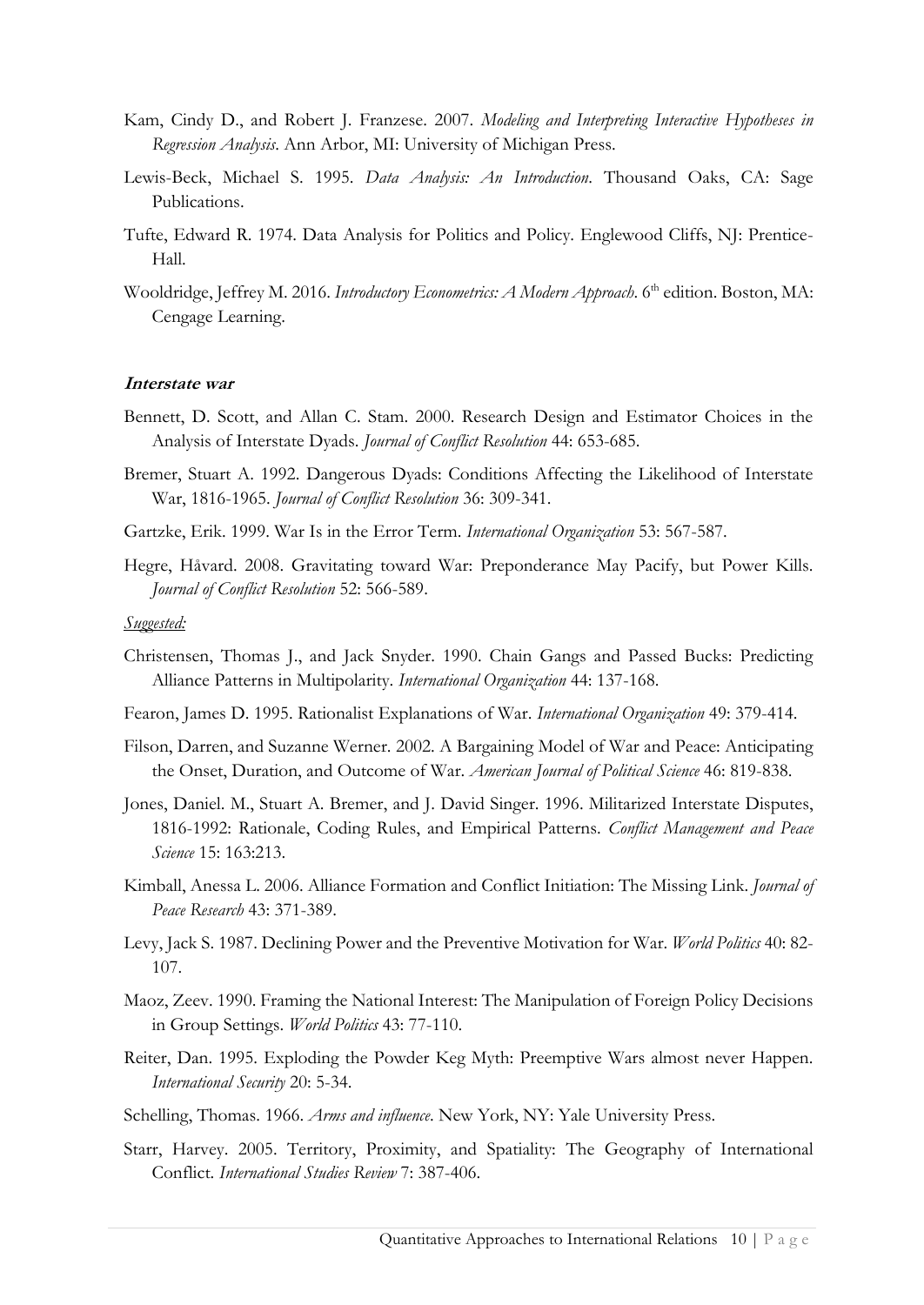# **Democratic peace**

- Bueno de Mesquita, Bruce, James D. Morrow, Randolph M. Siverson, and Alastair Smith. 1999. An Institutional Explanation of the Democratic Peace. *American Political Science Review* 93: 791- 807.
- Gartzke, Erik. 2007. The Capitalist Peace. *American Journal of Political Science* 51:166-191.
- Partell, Peter J., and Glenn Palmer. 1999. Audience Costs and Interstate Crises: An Empirical Assessment of Fearon's Model of Dispute Outcomes. *International Studies Quarterly* 43: 389- 405.
- Russett, Bruce, John R. Oneal, and David R. Davis. 1998. The Third Leg of the Kantian Tripod for Peace: International Organizations and Militarized Disputes, 1950-85. *International Organization* 52: 441-467.

- Barbieri, Katherine. 1996. Economic Interdependence: A Path to Peace or a Source of Interstate Conflict? *Journal of Peace Research* 33: 29-49.
- ———, and Jack S. Levy. 1999. Sleeping with the Enemy: The Impact of War on Trade. *Journal of Peace Research* 36: 463-479.
- Boehmer, Charles, Erik Gartzke, and Timothy Nordstrom. 2004. Do International Organizations Promote Peace? *World Politics* 57: 1-38.
- Bussmann, Margit. 2010. Foreign Direct Investment and Militarized International Conflict. *Journal of Peace Research* 47: 143-153.
- Cederman, Lars-Erik. 2001. Back to Kant: Reinterpreting the Democratic Peace as a Macrohistorical Learning Process. *American Political Science Review* 95: 15-31.
- Gartzke, Erik. 1998. Kant We All Just get Along? Opportunity, Willingness, and the Origins of the Democratic Peace. *American Journal of Political Science* 42: 1-27.
- ———. 2001. Democracy and the Preparation for War: Does Regime Type Affect States' Anticipation of Casualties? *International Studies Quarterly* 45: 467-484.
- ———, and Quan Li. 2003. War, Peace, and the Invisible Hand: Positive Political Externalities of Economic Globalization. *International Studies Quarterly* 47: 561-586.
- Gelpi, Christopher. 1997. Democratic Diversions: Governmental Structure and the Externalization of Domestic Conflict. *Journal of Conflict Resolution* 41: 255-282.
- Hegre, Håvard. 2000. Development and the Liberal Peace: What Does it Take to be a Trading State? *Journal of Peace Research* 37: 5-30.
- Lake, David A. 1992. Powerful Pacifists: Democratic States and War. *American Political Science Review* 86: 24-37.
- McLaughlin Mitchell, and Brandon C. Prins. 1999. Beyond Territorial Contiguity: Issues at Stake in Democratic Militarized Interstate Disputes. *International Studies Quarterly* 43: 169-183.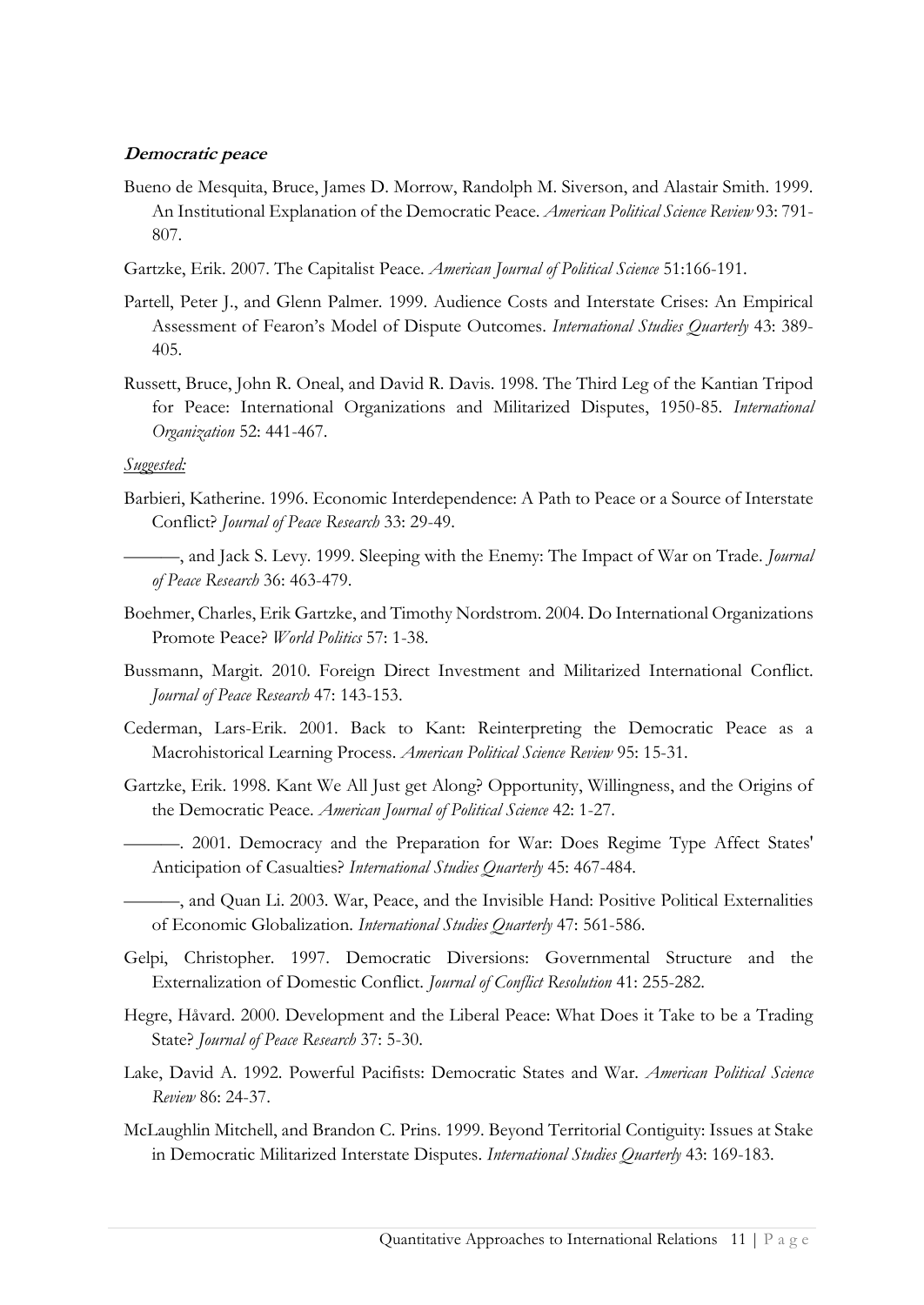- Mansfield, Edward D., and Brian M. Pollins. 2001. The Study of Interdependence and Conflict: Recent Advances, Open Questions, and Directions for Future Research. *Journal of Conflict Resolution* 45: 834-859.
- Mansfield, Edward D., and Jack Snyder. 1995. Democratization and the Danger of War. *International Security* 20: 5-38.
- Maoz, Zeev, and Bruce Russett. 1993. Normative and Structural Causes of Democratic Peace, 1946-1986. *American Political Science Review* 87: 624-638.
- Prins, Brandon C., and Christopher Sprecher. 1999. Institutional Constraints, Political Opposition, and Interstate Dispute Escalation: Evidence from Parliamentary Systems, 1946- 89. *Journal of Peace Research* 36: 271-287.
- Reiter, Dan, and Allan C. Stam III. 1998. Democracy and Battlefield Military Effectiveness. *Journal of Conflict Resolution* 42: 259-277.

## **Civil war & peacekeeping**

- Collier, Paul, and Anke Hoeffler. 2004. Greed and Grievance in Civil War. *Oxford Economic Papers* 56: 563-595.
- Fearon, James D., and David D. Laitin. 2003. Ethnicity, Insurgency, and Civil War. *American Political Science Review* 97: 75-90.
- Fortna, Virginia P. 2004. Does Peacekeeping Keep Peace? International Intervention and the Duration of Peace After Civil War. *International Studies Quarterly* 48: 269-292.
- Heger, Lindsay, and Idean Salehyan. 2007. Ruthless Rulers: Coalition Size and the Severity of Civil Conflict. *International Studies Quarterly* 51: 385-403.

- Basedau, Matthias, and Jann Lay. 2009. Resource Curse or Rentier Peace? The Ambiguous Effects of Oil Wealth and Oil Dependence on Violent Conflict. *Journal of Peace Research* 46: 757-776.
- Buhaug, Halvard, and Scott Gates. 2002. The Geography of Civil War*. Journal of Peace Research* 39: 417-433.
- Bussmann, Margit, and Gerald Schneider. 2007. When Globalization Discontent Turns Violent: Foreign Economic Liberalization and Internal War. *International Studies Quarterly* 51: 79-97.
- de Soysa, Indra. 2002. Paradise Is a Bazaar? Greed, Creed, and Governance in Civil War, 1989- 99. *Journal of Peace Research* 39: 395-416.
	- ———, Thomas Jackson, and Christin Ormhaug. 2009. Does Globalization Profit the Small Arms Bazaar? *International Interactions* 35: 86-105.
- Doyle, Michael W., and Nicholas Sambanis. 2000. International Peacebuilding: A Theoretical and Quantitative Analysis. *American Political Science Review* 94: 779-801.
- Fearon, James D. 2005. Primary Commodity Exports and Civil War. *Journal of Conflict Resolution* 49: 483-507.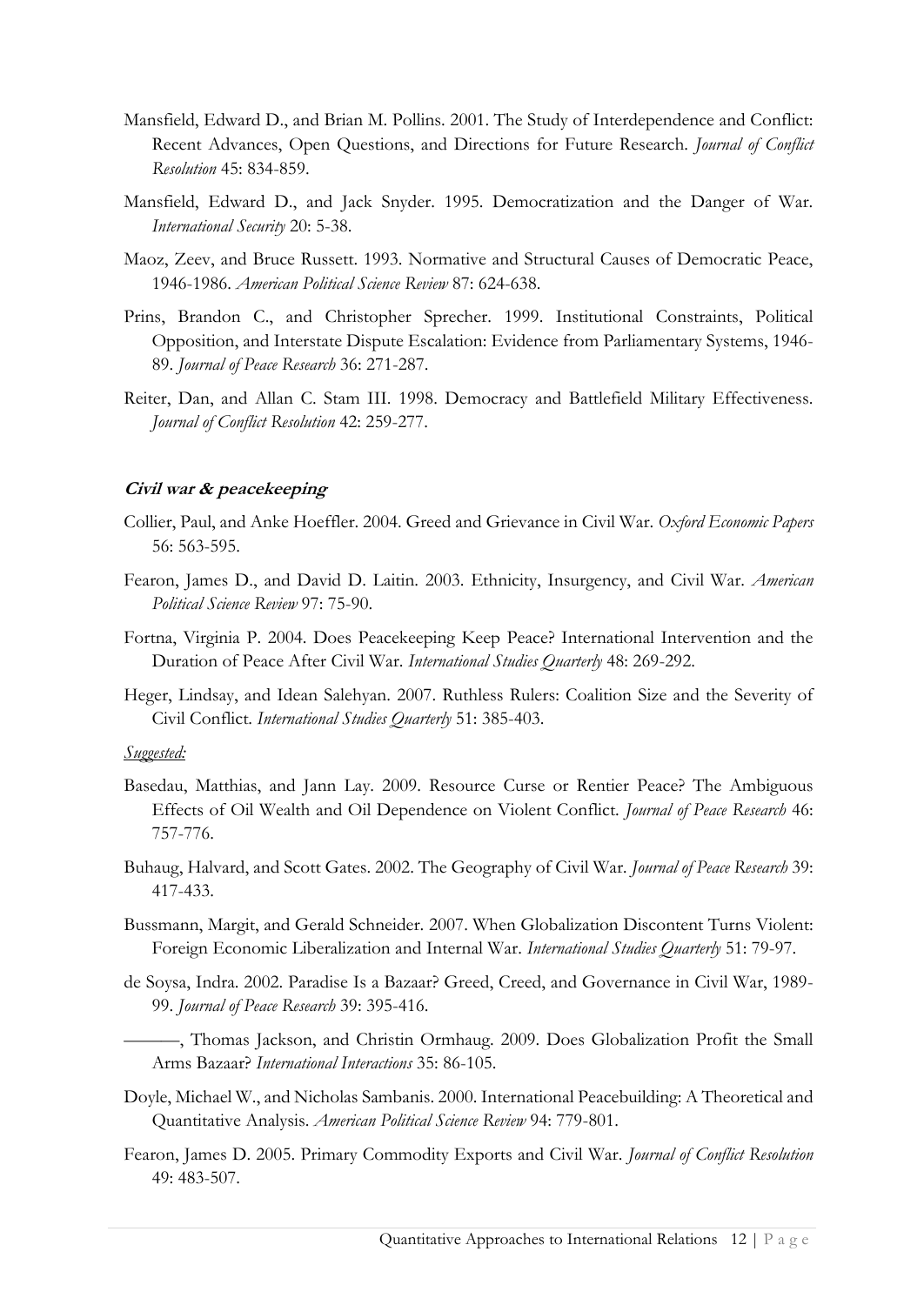- Flores, Thomas E., and Irfan Nooruddin. 2009. Financing the Peace: Evaluating World Bank Post-conflict Assistance Programs. *Review of International Organizations* 4: 1-27.
- Gilligan, Michael J., and Ernest J. Sergenti. 2008. Do UN Interventions Cause Peace? Using Matching to Improve Causal Inference. *Quarterly Journal of Political Science* 3: 89-122.
- Gilligan, Michael J., and Stephen J. Stedman. 2003. Where Do the Peacekeepers Go? *International Studies Review* 5: 37-54.
- Hartzell, Caroline, and Matthew Hoddie. 2003. Institutionalizing Peace: Power Sharing and Post-Civil War Conflict Management. *American Journal of Political Science* 47: 318-332.
- Hegre, Håvard, Tanja Ellingsen, Scott Gates, and Nils P. Gleditsch. 2001. Toward a Democratic Civil Peace? Democracy, Political Change, and Civil War, 1816–1992. *American Political Science Review* 95. 33-48.
- Lujala, Päivi. 2010. The Spoils of Nature: Armed Civil Conflict and Rebel Access to Natural Resources. *Journal of Peace Research* 47: 15-28.
- Mullenbach, Mark J. 2005. Deciding to Keep Peace: An Analysis of International Influences on the Establishment of Third-Party Peacekeeping Missions. *International Studies Quarterly* 49: 529-556.
- Salehyan, Idean, and Kristian S. Gleditsch. 2002. Refugees and the Spread of Civil War. *International Organization* 60: 335-366.
- Sambanis, Nicholas. 2002. A Review of Recent Advances and Future Directions in the Quantitative Literature on Civil War. *Defence and Peace Economics* 13: 215-243.
- Stephenne, Nathalie, Clementine Burnley, and Daniele Ehrlich. 2009. Analyzing Spatial Drivers in Quantitative Conflict Studies: The Potential and Challenges of Geographic Information Systems. *International Studies Review* 11: 502-522.
- Vreeland, James R. 2008. The Effect of Political Regime on Civil War. Unpacking Anocracy. *Journal of Conflict Resolution* 52: 401-425.
- Walter, Barbara F. 2004. Does Conflict Beget Conflict? Explaining Recurring Civil War. *Journal of Peace Research* 41: 371-388.

## **Replication paper consultations**

King, Gary. 1995. Replication, Replication. *PS: Political Science and Politics* 28: 444-452.

Janz, Nicole. 2015. Bringing the Gold Standard into the Classroom: Replication in University Teaching. *International Studies Perspectives* 17: 1-16.

## **Trade**

Ehrlich, Sean D. 2007. Access to Protection: Domestic Institutions and Trade Policy in Democracies. *International Organization* 61: 571-605.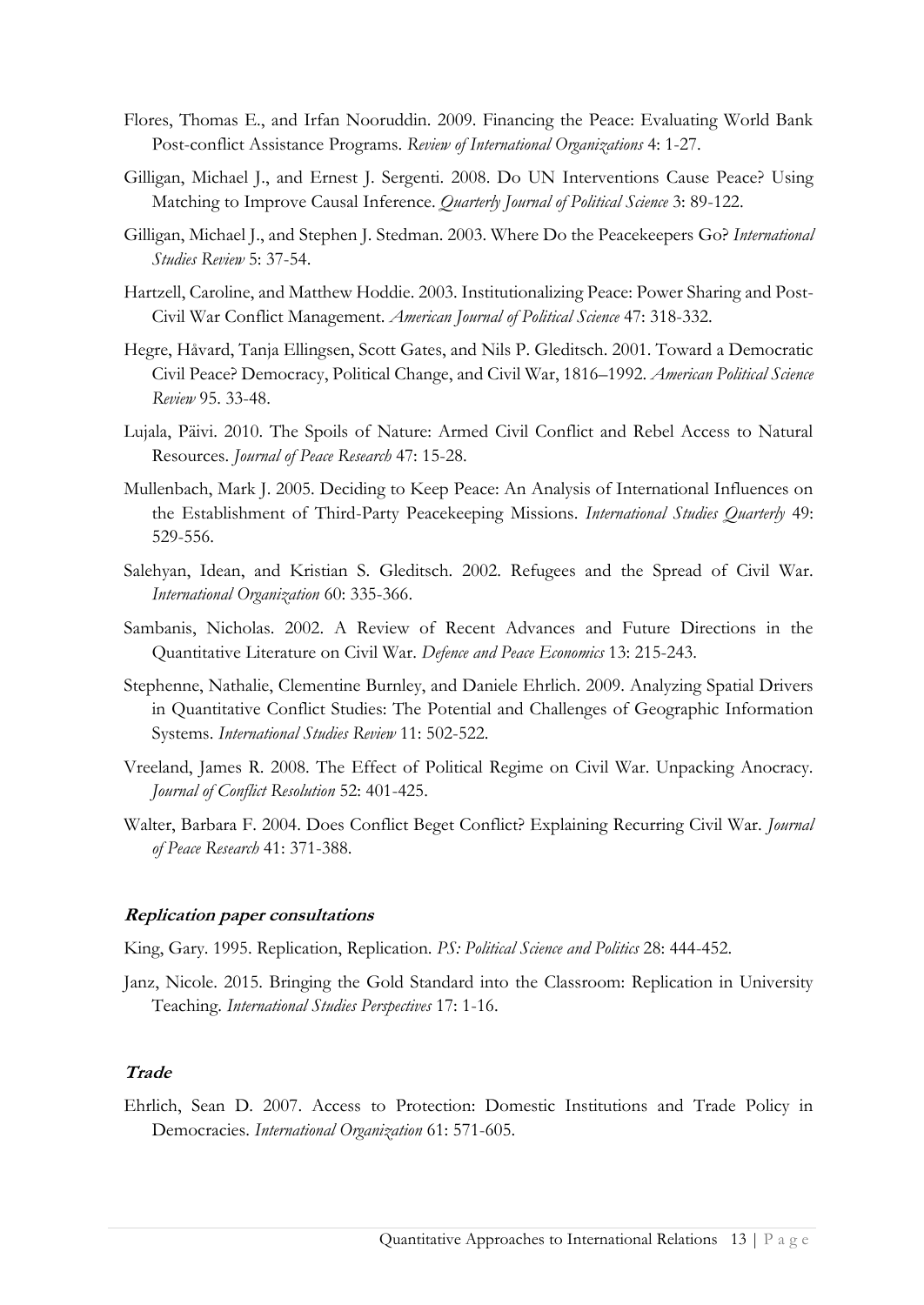- Kono, Daniel Y. 2006. Optimal Obfuscation: Democracy and Trade Policy Transparency. American *Political Science Review* 100: 369-384.
- Mayda, Anna and Dani Rodrik. 2005. Why Are Some People (and Countries) More Protectionist Than Others? *European Economic Review* 49: 1393-1430.
- Morrow, James D., Randolph M. Siverson, and Tressa E. Tabares. 1998. The Political Determinants of International Trade: The Major Powers, 1907-90. *American Political Science Review* 92: 649-661.

## *Suggested:*

- Busch, Marc L. 1999. Industrial Location and Protection: The Political and Economic Geography of U.S. Nontariff Barriers. *American Journal of Political Science* 43: 1028-1050.
- ———, and Eric Reinhardt. 2006. Three's a Crowd: Third Parties and WTO Dispute Settlement. *World Politics* 58: 446-477.
- Goldstein, Judith and Lisa Martin. 2000. Legalization, Trade Liberalization, and Domestic Politics: A Cautionary Note. *International Organization* 54: 603-632.
- Gowa, Joanne, and Edward D. Mansfield. 1993. Power Politics and International Trade. *American Political Science Review* 87: 408-420.
- Grossman, Gene M. and Elhanan Helpman. 1994. Protection for Sale. *American Economic Review* 84: 833-850.
- Hauk, William R. 2011. Protection with Many Sellers: An Application to Legislatures with Malapportionment. *Economics & Politics* 23: 313-344.
- Hiscox, Michael J. 1999. The Magic Bullet? The RTAA, Institutional Reform and Trade Liberalization. International Organization 53: 669-698.
	- ———. 2001. Class versus Industry Cleavages: Inter-Industry Factor Mobility and the Politics of Trade. *International Organization* 55: 1-46.
	- ———, and Scott L. Kastner. 2002. A General Measure of Trade Policy Orientations: Gravity-Model-Based Estimates for 82 Nations, 1960 to 1992. Weatherhead Center for International Affairs Working Paper. Cambridge, MA.
- Mansfield, Edward D. and Marc L. Busch. 1995. The Political Economy of Nontariff Barriers: A Cross-National Analysis. *International Organization* 49: 723-749.
- McCallum, John. 1995. National Borders Matter: Canada-U.S. Regional Trade Patterns. *American Economic Review* 85: 615-623.

Milner, Helen V. 1988. Trading Places: Industries for Free Trade. World Politics 40: 350-376.

———. 1999. The Political Economy of International Trade. *Annual Review of Political Science* 2: 91-114.

———, and Benjamin Judkins. 2004. Partisanship, Trade Policy, and Globalization: Is There a Left-Right Divide on Trade Policy? *International Studies Quarterly* 48: 95-119.

———, and Keiko Kubota. 2005. Why the Move to Free Trade? Democracy and Trade Policy in the Developing Countries. *International Organization* 59: 107-143.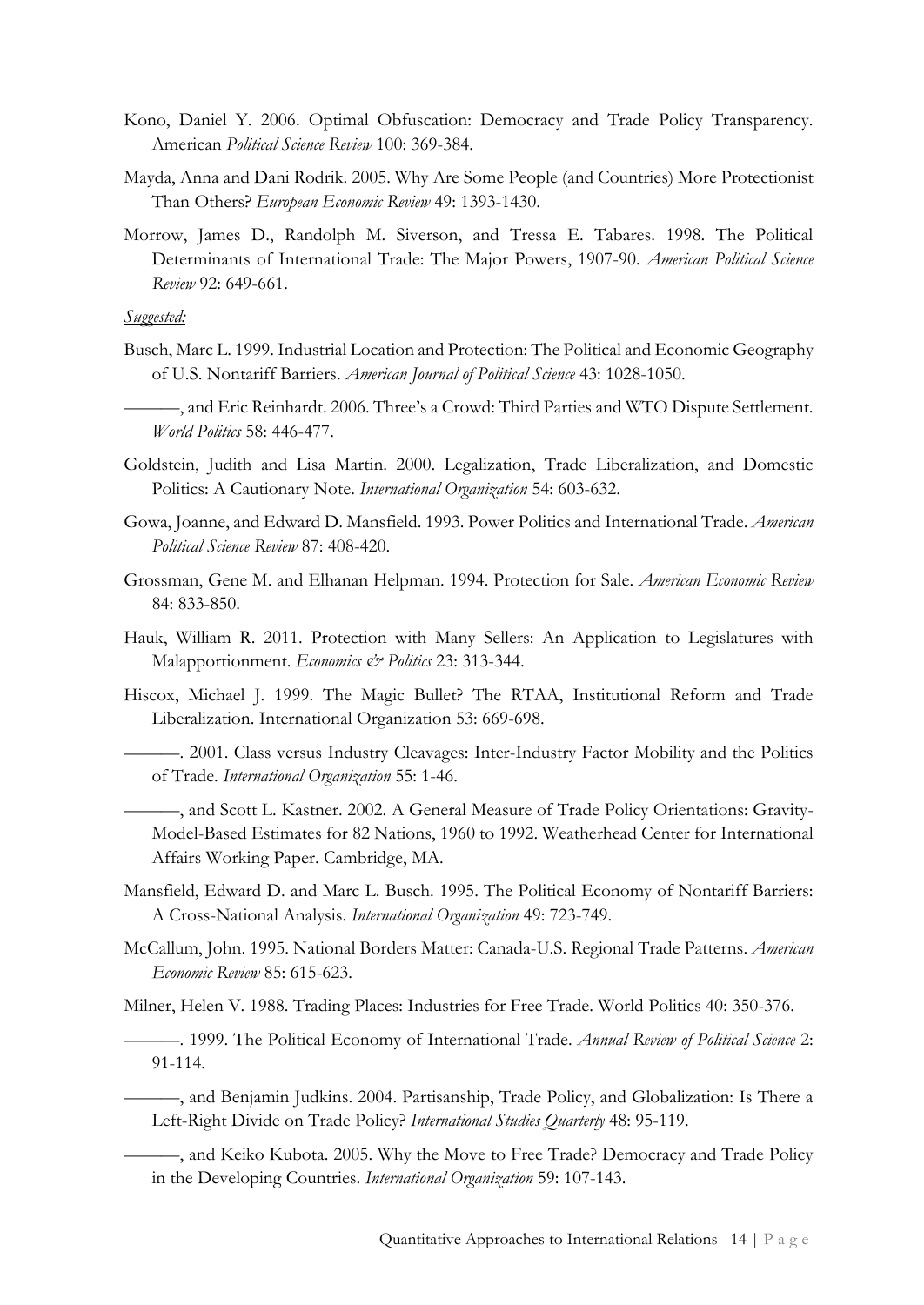- Park, Jong Hee, and Nathan M. Jensen. 2007. Electoral Competition and Agricultural Support in OECD Countries. *American Journal of Political Science* 51: 314-329.
- Rogowski, Ronald. 1987. Political Cleavages and Changing Exposure to Trade. *American Political Science Review* 81: 1121-1137.

#### **Preferential trade agreements & the World Trade Organization**

- Busch, Marc L., and Krzysztof J. Pelc. 2014. Law, Politics, and the True Cost of Protectionism: The Choice of Trade Remedies or Binding Overhang. *World Trade Review* 13: 39-64.
- Gowa, Joanne and SooYeon Kim. 2005. An Exclusive Country Club: The Effects of the GATT on Trade, 1950-94. *World Politics* 57: 453-478.
- Mansfield, Edward D., Helen V. Milner, and Jon C. Pevehouse. 2008. Democracy, Veto Players and the Depth of Regional Integration. *World Economy* 31: 67-96.
- Mansfield, Edward D., and Eric Reinhardt. 2003. Multilateral Determinants of Regionalism: The Effects of GATT/WTO on the Formation of Preferential Trade Agreements. *International Organization* 57: 829-862.

- Bagwell, Kyle, Petros C. Mavroidis, and Robert W. Staiger. 2004. The Case for Tradable Remedies in WTO Dispute Settlement. *World Bank Policy Research Working Paper* 3314.
- Bronckers, Marco, and Naboth van den Broek. 2005. Financial Compensation in the WTO. Improving the Remedies of WTO Dispute Settlement. *Journal of International Economic Law* 8: 101-126.
- Busch, Marc L. 2003. Developing Countries and General Agreement on Tariffs and Trade/World Trade Organization Dispute Settlement. *Journal of World Trade* 37: 719-735.
	- ———. 2007. Overlapping Institutions, Forum Shopping, and Dispute Settlement in International Trade. *International Organization* 61: 735-761.
- ———, Eric Reinhardt, and Gregory Shaffer. 2009. Does Legal Capacity Matter? A Survey of WTO Members. *World Trade Review* 8: 559–577.
- Chase, Kerry A. 2003. Economic Interests and Regional Trading Arrangements: The Case of NAFTA. *International Organization* 57: 137–174.
- Copelovitch, Mark S., and David Ohls. 2012. Trade, Institutions, and the Timing of GATT/WTO Accession in Post-colonial States. *Review of International Organizations* 7: 81-107.
- Guzman, Andrew T. and Beth A. Simmons. 2005. Power Plays and Capacity Constraints: The Selection of Defendants in World Trade Organization Disputes. *Journal of Legal Studies* 34: 557-598.
- Kono, Daniel Y. 2007. Who Liberalizes? Explaining Preferential Trade Liberalization. *International Interactions* 33: 401-421
- Krueger, Anne O. 1999. Are Preferential Trade Arrangements Trade-Liberalizing or Protectionist? *Journal of Economic Perspectives* 13: 105-124.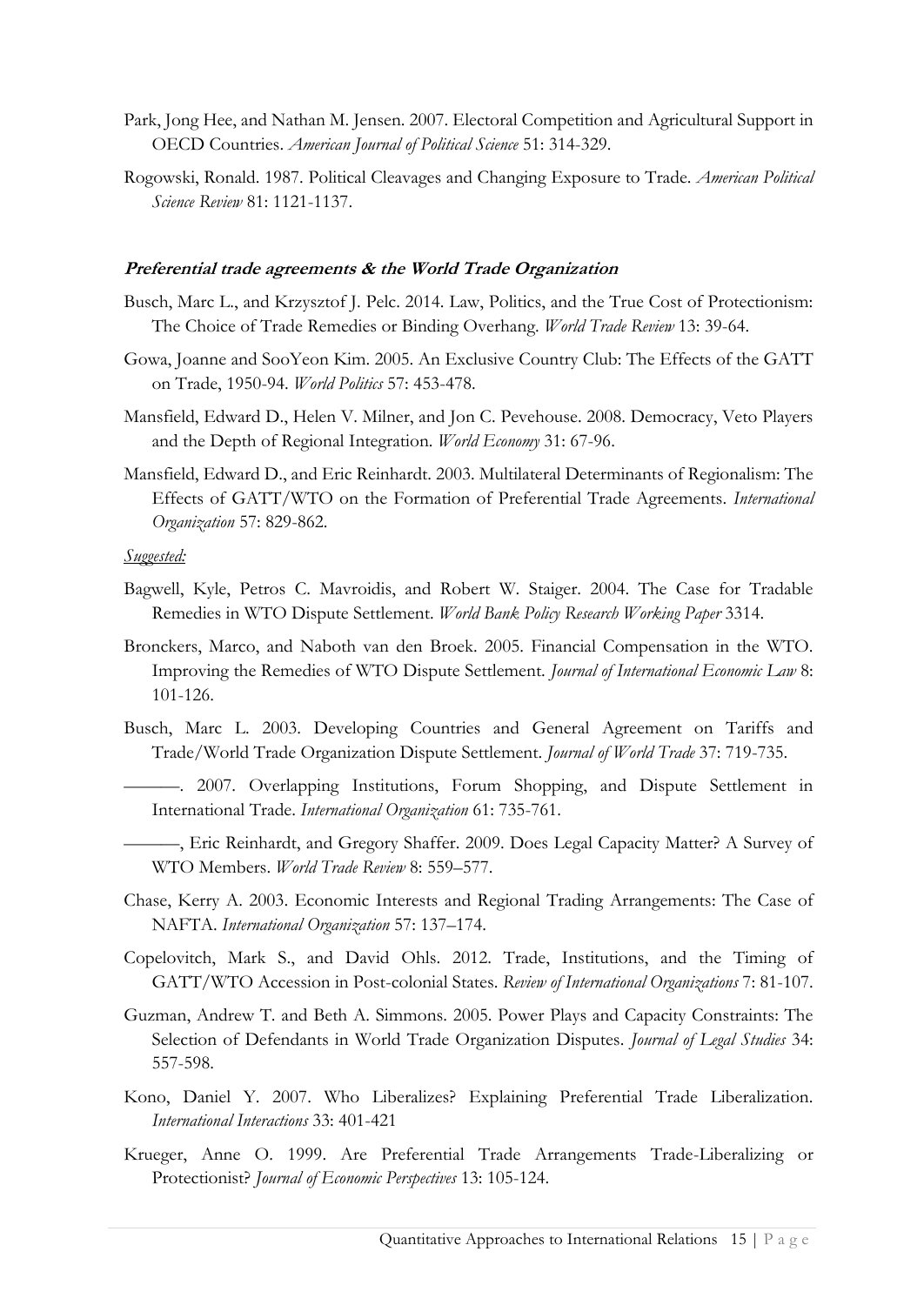- Mansfield, Edward D., and Helen V. Milner. 1999. The New Wave of Regionalism. *International Organization* 53: 589-627.
- Mansfield, Edward D., Helen V. Milner, and B. Peter Rosendorff. 2002. Why Democracies Cooperate More: Electoral Control and International Trade Agreements. *International Organization* 56: 477-513.
- Neumayer, Eric. 2013. Strategic Delaying and Concessions Extraction in Accession Negotiations to the World Trade Organization: An Analysis of Working Party Membership. *World Trade Review* 12: 669-692.
- Rose, Andrew K. 2004a. Do We Really Know That the WTO Increases Trade? *American Economic Review* 94: 98-114.
- ———. 2004b. Do WTO Members Have more Liberal Trade Policy? *Journal of International Economics* 63: 209-235.
- Rosendorff, B. Peter. 2005. Stability and Rigidity: Politics and Design of the WTO's Dispute Settlement Procedure. *American Political Science Review* 99: 389-400.

———, and Helen V. Milner. 2001. The Optimal Design of International Trade Institutions: Uncertainty and Escape. *International Organization* 55: 829-857.

- Smith, James M. 2000. The Politics of Dispute Settlement Design: Explaining Legalism in Regional Trade Pacts. *International Organization* 54: 137-180.
- Staiger, Robert W. and Guido Tabellini. 1999. Do GATT Rules Help Governments Make Domestic Commitments? *Economics and Politics* 11: 109-144.

#### **International investment & finance**

- Büthe, Tim, and Helen V. Milner. 2008. The Politics of Foreign Direct Investment into Developing Countries: Increasing FDI through International Trade Agreements? *American Journal of Political Science* 52: 741-762.
- Elkins, Zachary, Andrew T. Guzman, and Beth A. Simmons. 2006. Competing for Capital: The Diffusion of Bilateral Investment Treaties, 1960-2000. *International Organization* 60: 811-846.
- Jensen, Nathan M. 2003. Democratic Governance and Multinational Corporations: Political Regimes and Inflows of Foreign Direct Investment. *International Organization* 57: 587-616.
- Leblang, David. 2010. Familiarity Breeds Investment: Diaspora Networks and International Investment. *American Political Science Review* 104: 584-600.

- Ahlquist, John S. 2006. Economic Policy, Institutions, and Capital Flows: Portfolio and Direct Investment Flows in Developing Countries. *International Studies Quarterly* 50: 681–704.
- Borensztein, Eduardo R., José De Gregorio, and Jong-Wha Lee. 1998. How Does Foreign Direct Investment Affect Economic Growth? *Journal of International Economics* 45: 115-135.
- Chakrabarti, Avik. 2001. The Determinants of Foreign Direct Investment: Sensitivity Analyses of Cross- Country Regressions. *Kyklos* 54: 89-113.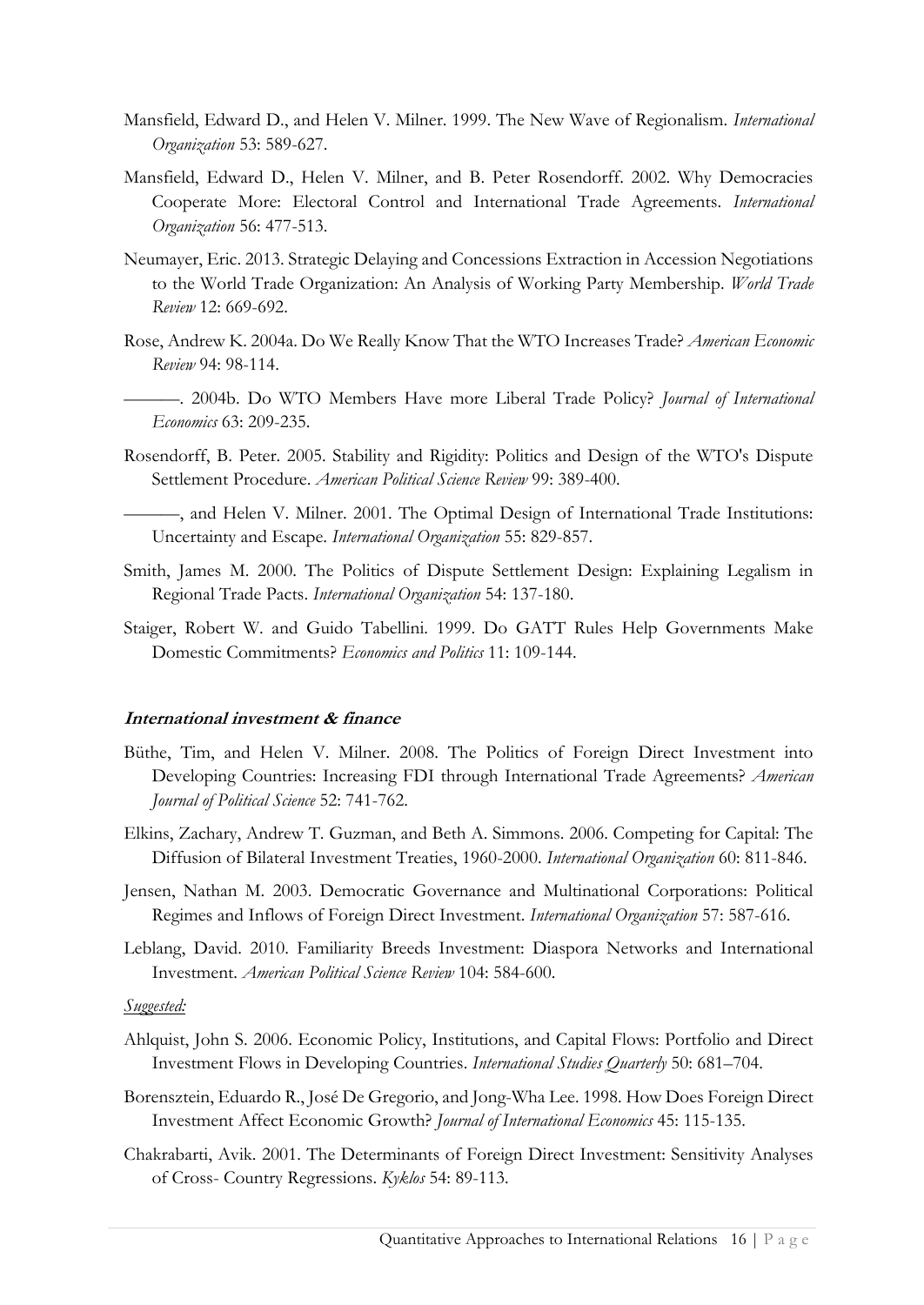- Chase, Kerry A. 2004. From Protectionism to Regionalism: Multinational Firms and Trade-Related Investment Measures. *Business & Politics* 6: 1-36.
- Edwards, Sebastian. 1999. How Effective Are Capital Controls? *Journal of Economic Perspectives* 13: 65-84.
- Görg, Holger and David Greenaway. 2004. Much Ado about Nothing? Do Domestic Firms Really Benefit from Foreign Direct Investment? *World Bank Research Observer* 19: 171-197.
- Hallerberg, Mark, and Scott Basinger. 1998. Internationalization and Changes in Tax Policy in OECD Countries: The Importance of Domestic Veto Players. *Comparative Political Studies* 31: 321-353.
- Henisz, Witold J. 2000. The Institutional Environment for Multinational Investment. *Journal of Law, Economics, and Organization* 16: 334-364.
- Kobrin, Stephen J. 1987. Testing the Bargaining Hypothesis in the Manufacturing Sector in Developing Countries. *International Organization* 41: 609-638.
- Li, Quan. 2006. Democracy, Autocracy, and Tax Incentives to Foreign Direct Investors: A Cross-National Analysis. *Journal of Politics* 68: 62-74.
- Manger, Mark. 2005. Competition and Bilateralism in Trade Policy: The Case of Japan's Free Trade Agreements. *Review of International Political Economy* 12: 804-828.
- Neumayer, Eric. 2007. Do Double Taxation Treaties Increase Foreign Direct Investment to Developing Countries? *Journal of Development Studies* 43: 1501-1519.
- Oatley, Thomas. 1999. How Constraining is Capital Mobility? The Partisan Hypothesis in an Open Economy. *American Journal of Political Science* 43: 1003-1027.
- Pandya, Sonal S. 2010. Labor Markets and the Demand for Foreign Direct Investment. *International Organization* 64: 389-409.
- Quinn, Dennis P. and Carla Inclan. 1997. The Origins of Financial Openness: A Study of Current and Capital Account Liberalization. *American Journal of Political Science* 41: 771-813.
- Simmons, Beth A. and Zachary Elkins. 2004. The Globalization of Liberalization: Policy Diffusion in the International Political Economy. *American Political Science Review* 98: 171-189.
- Singer, David A. 2004. Capital Rules: The Domestic Politics of International Regulatory Harmonization. *International Organization* 58: 531–565.
- Stein, Ernesto, and Christian Daude. 2007. Longitude Matters: Time Zones and the Location of Foreign Direct Investment. *Journal of International Economics* 71: 96-112.
- Tobin, Jennifer L., and Susan Rose-Ackerman. 2011. When BITs Have some Bite: The Politicaleconomic Environment for Bilateral Investment Treaties. *Review of International Organizations* 6: 1-32.

#### **International monetary relations & exchange rates**

Bernhard, William, and David Leblang. 1999. Democratic Institutions and Exchange Rate Commitments. *International Organization* 53: 71-97.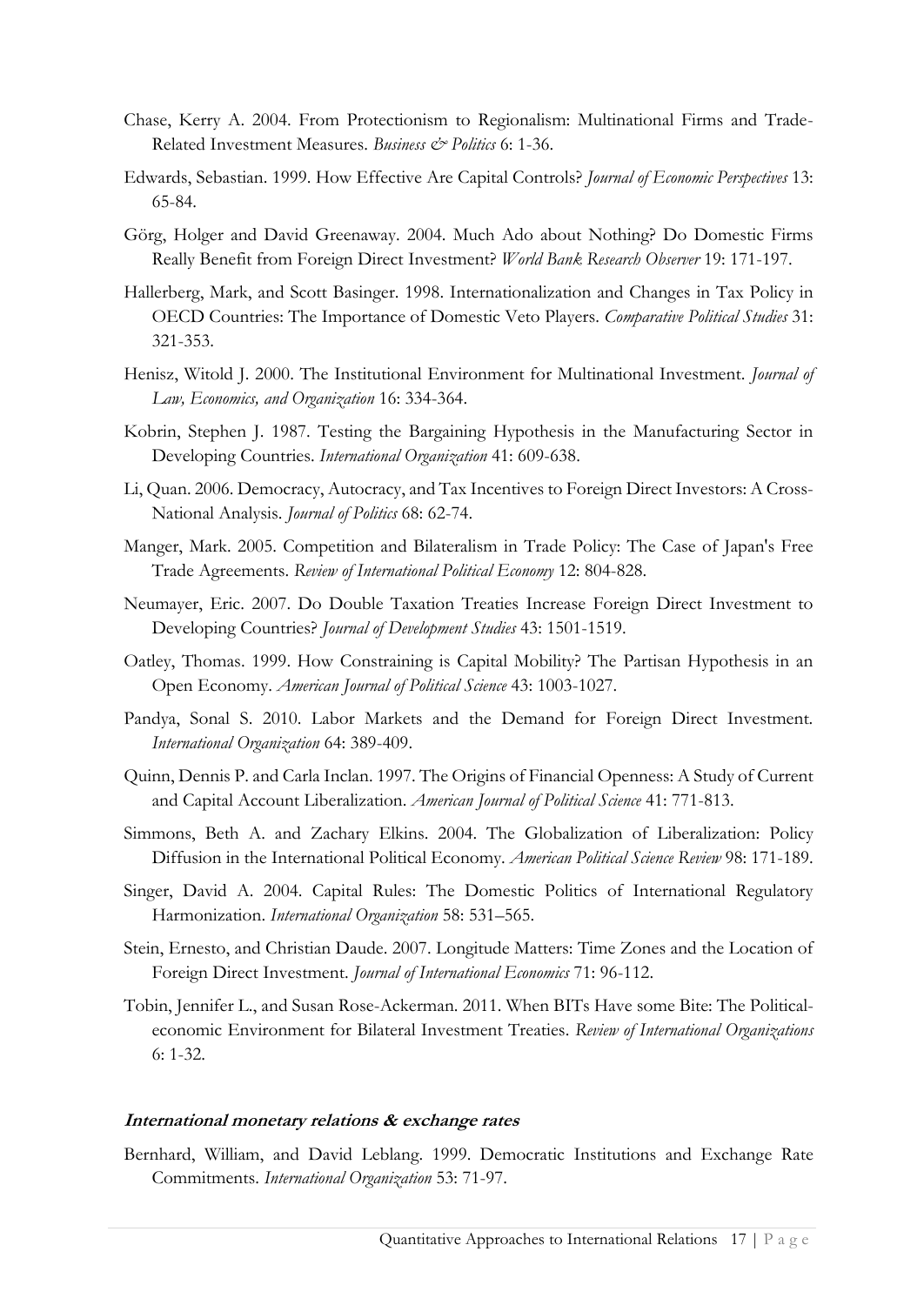- Copelovitch, Mark S., and Jon C. Pevehouse. 2013. Ties that Bind? Preferential Trade Agreements and Exchange Rate Policy Choice. *International Studies Quarterly* 57: 385-399.
- Leblang, David. 2003. To Devalue or to Defend? The Political Economy of Exchange Rate Policy. *International Studies Quarterly* 47: 533-559.
- Singer, David A. 2010. Migrant Remittances and Exchange Rate Regimes in the Developing World. *American Political Science Review* 104: 307-323.

*Suggested:*

- Bearce, David H. 2003. Societal Preferences, Partisan Agents, and Monetary Policy Outcomes. *International Organization* 57: 373-410.
- Bernhard, William, J. Lawrence Broz, and William R. Clark. 2002. The Political Economy of Monetary Institutions. *International Organization* 56: 693-723.
- Broz, J. Lawrence. 2002. Political System Transparency and Monetary Commitment Regimes. *International Organization* 56: 863-889.

———, and Michael Plouffe. 2010. The Effectiveness of Monetary Policy Anchors: Firm-Level Evidence. *International Organization* 64: 695-717.

- Calvo, Guillermo A. and Carmen M. Reinhart. 2002. Fear of Floating. *Quarterly Journal of Economics* 117: 379-408.
- Cohen, Benjamin. 1996. Phoenix Risen: The Resurrection of Global Finance. *World Politics* 48: 268-296.
- Frankel, Jeffrey A. 1999. No Single Currency Regime is Right for All Countries or At All Times. *NBER Working Paper* 7338.

———, and Andrew Rose. 2002. An Estimate of the Effect of Common Currencies on Trade and Income. *Quarterly Journal of Economics* 117: 437-466.

- Frieden, Jeffry A. 2002. Real Sources of European Currency Policy: Sectoral Interests and European Monetary Integration. *International Organization* 56: 831-860.
- Meissner, Christopher. 2005. A New World Order: Explaining the International Diffusion of the Gold Standard, 1870-1913. *Journal of International Economics* 66: 385-406.
- Obstfeld, Maurice. 1998. The Global Capital Market: Benefactor or Menace? *Journal of Economic Perspectives* 12: 9-30.
- Scheve, Kenneth. 2004. Public Inflation Aversion and the Political Economy of Macroeconomic Policymaking. *International Organization* 58: 1-34.
- Shambaugh, Jay C. 2004. The Effect of Fixed Exchange Rates on Monetary Policy. *Quarterly Journal of Economics* 119: 301-352.

## **Development & aid**

Bearce, David H., and Daniel C. Tirone. 2010. Foreign Aid Effectiveness and the Strategic Goals of Donor Governments. *Journal of Politics* 72: 837-851.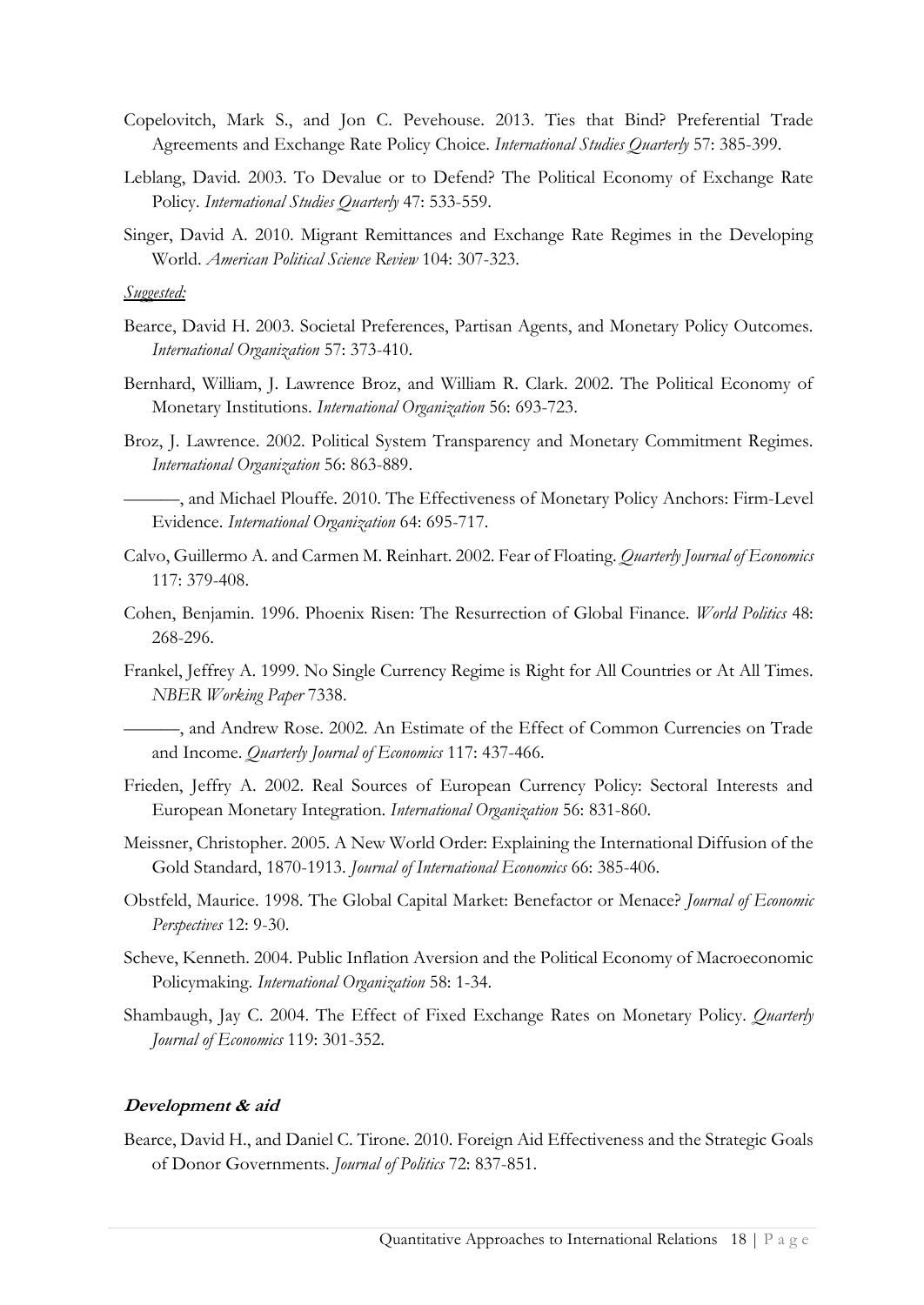- Dreher, Axel, Jan-Egbert Sturm, and James R. Vreeland. 2009. Development Aid and International Politics: Does membership on the UN Security Council influence World Bank decisions? *Journal of Development Economics* 88: 1-18.
- Schneider, Christina J., and Jennifer L. Tobin. 2013. Interest Coalitions and Multilateral Aid Allocation in the European Union. *International Studies Quarterly* 57: 103-114.
- Stone, Randall W. 2004. The Political Economy of IMF Lending in Africa. *American Political Science Review* 98: 577-591.

- Alesina, Alberto and David Dollar. 2000. Who Gives Foreign Aid to Whom and Why? *Journal of Economic Growth* 5: 33-63.
- ———, and Beatrice Weder. 2002. Do Corrupt Governments Receive Less Foreign Aid? *American Economic Review* 92: 1126-1137.
- Balasubramanyam, V. N., M. Salisu, and David Sapsford. 1996. Foreign Direct Investment and Growth in EP and IS Countries. *Economic Journal* 106: 92-105.
- Bulir, Ales and Soojin Moon. 2004. Is Fiscal Adjustment More Durable when the IMF is Involved? *Comparative Economic Studies* 36: 373-399.
- Easterly, William. 2003. Can Foreign Aid Buy Growth? *Journal of Economic Perspectives* 17: 23-48.
- Edwards, Sebastian. 1993. Openness, Trade Liberalization, and Growth in Developing Countries. *Journal of Economic Literature* 31: 1358-1393.
- Jensen, Nathan M., and Leonard Wantchekon. 2004. Resource Wealth and Political Regimes in Africa. *Comparative Political Studies* 37: 816-841.
- Leblang, David. 1996. Property Rights, Democracy and Economic Growth. *Political Research Quarterly* 49: 5-26.
	- ———, and Shanker Satyanath. 2006. Institutions, Expectations, and Currency Crises. *International Organization* 60: 245-262.
- Panagariya, Arvind. 2004. Miracles and Debacles: In Defence of Trade Openness. *World Economy* 27: 1149-1171.
- Przeworski, Adam and James R. Vreeland. 2000. The Effect of IMF Programs on Economic Growth. *Journal of Development Economics* 62: 385-421.
- Reinhardt, Eric. 2003. Intellectual Property Protection and Public Health in the Developing World. *Emory International Law Review* 17: 475-489.
- Rodrik, Dani, Gene Grossman, and Victor Norman. 1995. Getting Interventions Right: How South Korea and Taiwan Grew Rich. *Economic Policy* 20: 55-107.
- Saiegh, Sebastian M. 2005. Do Countries Have a 'Democratic Advantage?' Political Institutions, Multilateral Agencies and Sovereign Borrowing. *Comparative Political Studies* 38: 366-387.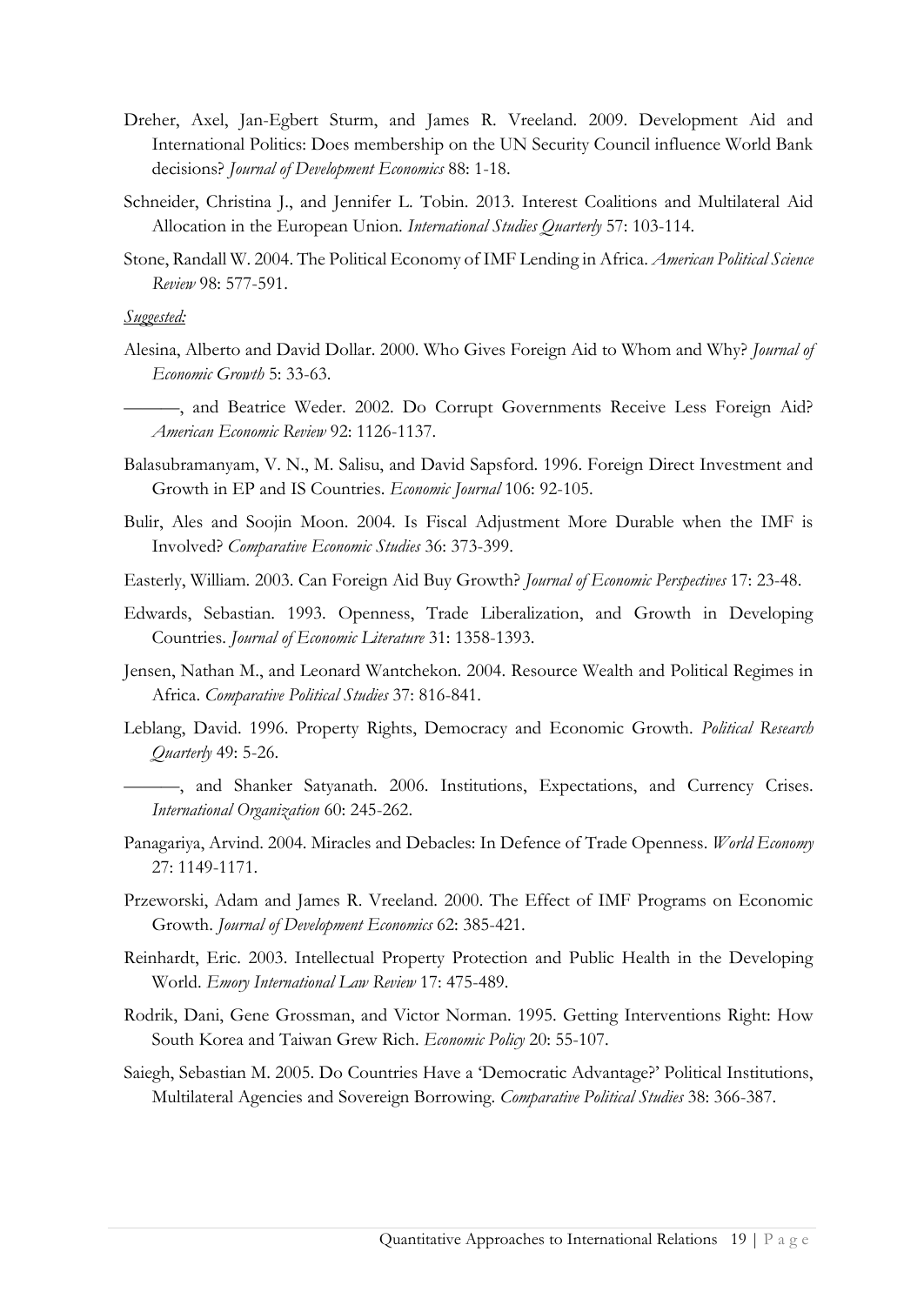## **Human rights & the global environment**

- Bayer, Patrick, and Johannes Urpelainen. 2016. It Is all about Political Incentives: Democracy and the Renewable Feed-in Tariff. *Journal of Politics* 78: 603-619.
- Bernauer, Thomas, Anna Kalbhenn, Vally Koubi, and Gabriele Spilker. 2010. A Comparison of International and Domestic Sources of Global Governance Dynamics. *British Journal of Political Science* 40: 509-538.
- Hafner-Burton, Emilie M. 2005. Trading Human Rights: How Preferential Trade Agreements Influence Government Repression*. International Organization* 59: 593-629.
- Hollyer, James R., and B. Peter Rosendorff. 2011. Why Do Authoritarian Regimes Sign the Convention Against Torture? Signaling, Domestic Politics and Non-Compliance. *Quarterly Journal of Political Science* 6: 275-327.

## *Suggested:*

- Betsill, Michele M., and Elisabeth Corell. 2001. NGO Influence in International Environmental Negotiations: A Framework for Analysis. *Global Environmental Politics* 1: 65-85.
- Chayes, Abram, and Antonia Handler Chayes. 1993. On Compliance. *International Organization* 47: 175-205.
- Cortell, Andrew P., and James W. Davis Jr. 1996. How Do International Institutions Matter? The Domestic Impact of International Rules and Norms. *International Studies Quarterly* 40: 451-478.
- Dai, Xinyuan. 2005. Why Comply? The Domestic Constituency Mechanism*. International Organization* 59: 363-398.
- Downs, George, David M. Rocke, and Peter N. Barsoom. 1996. Is Compliance Good News about Cooperation? *International Organization* 50: 379-406.
- Finnemore, Martha. 1993. International Organizations as Teachers of Norms: The United Nations Educational, Scientific, and Cutural Organization and Science Policy. *International Organization* 47: 565-597.
- Gallarotti, Giulio M. 1991. The Limits of International Organization: Systematic Failure in the Management of International Relations. *International Organization* 45: 183-220.
- Keck, Margaret E., and Kathryn Sikkink. 1999. Transnational Advocacy Networks in International and Regional Politics. *International Social Science Journal* 51: 89-101.
- Koremenos, Barbara, Charles Lipson, and Duncan Snidal. 2001a. The Rational Design of International Institutions. *International Organization* 55: 761-799.

———. 2001b. Rational Design: Looking Back to Move Forward. *International Organization* 55: 1051-1082.

Mitchell, Ronald B. 1994. Regime Design Matters: Intentional Oil Pollution and Treaty Compliance. *International Organization* 48: 425-458.

———, and Patricia M. Keilbach. 2001. Situation Structure and Institutional Design: Reciprocity, Coercion, and Exchange. *International Organization* 55: 891-917.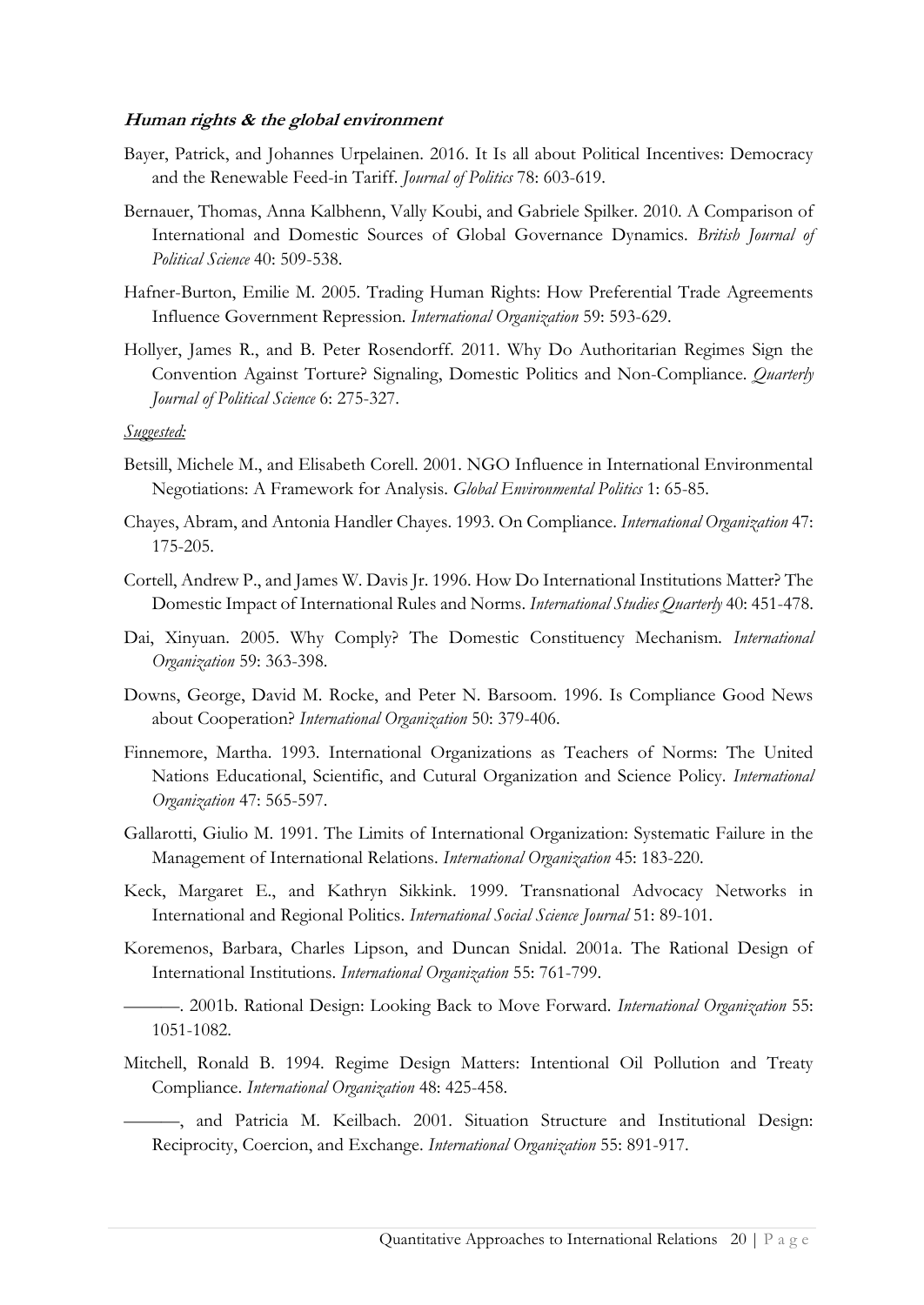- Neumayer, Eric. 2005. Do International Human Rights Treaties Improve Respect for Human Rights? *Journal of Conflict Resolution* 49: 925-953.
- von Stein, Jana. 2005. Do Treaties Constrain or Screen? Selection Bias and Treaty Compliance. *American Political Science Review* 99: 611-622.

# **Replication paper**

- Achen, Christopher H. 2002. Toward a New Political Methodology: Microfoundations and ART. *Annual Review of Political Science* 5: 423-450.
- Kennedy, Peter. 2002. Sinning in the Basement: What Are the Rules? The Ten Commandments of Applied Econometrics. *Journal of Economic Surveys* 16: 569-589.
- King, Gary. 1986. How Not to Lie with Statistics: Avoiding Common Mistakes in Quantitative Political Science. *American Journal of Political Science* 30: 666-687.
- Schrodt, Philip A. 2014. Seven Deadly Sins of Contemporary Quantitative Political Analysis. *Journal of Peace Research* 51: 287-300.

# *Suggested:*

- Bueno de Mesquita, Bruce, Nils Petter Gleditsch, Patrick James, Gary King, Claire Metelits, James Lee Ray, Bruce Russett, Havard Strand, and Brando Valeriano. 2003. Symposium on Replication in International Studies Research. *International Studies Perspectives* 4: 72-107.
- Clarke, Kevin. 2005. The Phantom Menace: Omitted Variable Bias in Econometric Research. *Conflict Management and Peace Science* 22: 341-352.

# **This syllabus is tentative and subject to change at the discretion of the instructor!**

Version: October 8, 2021